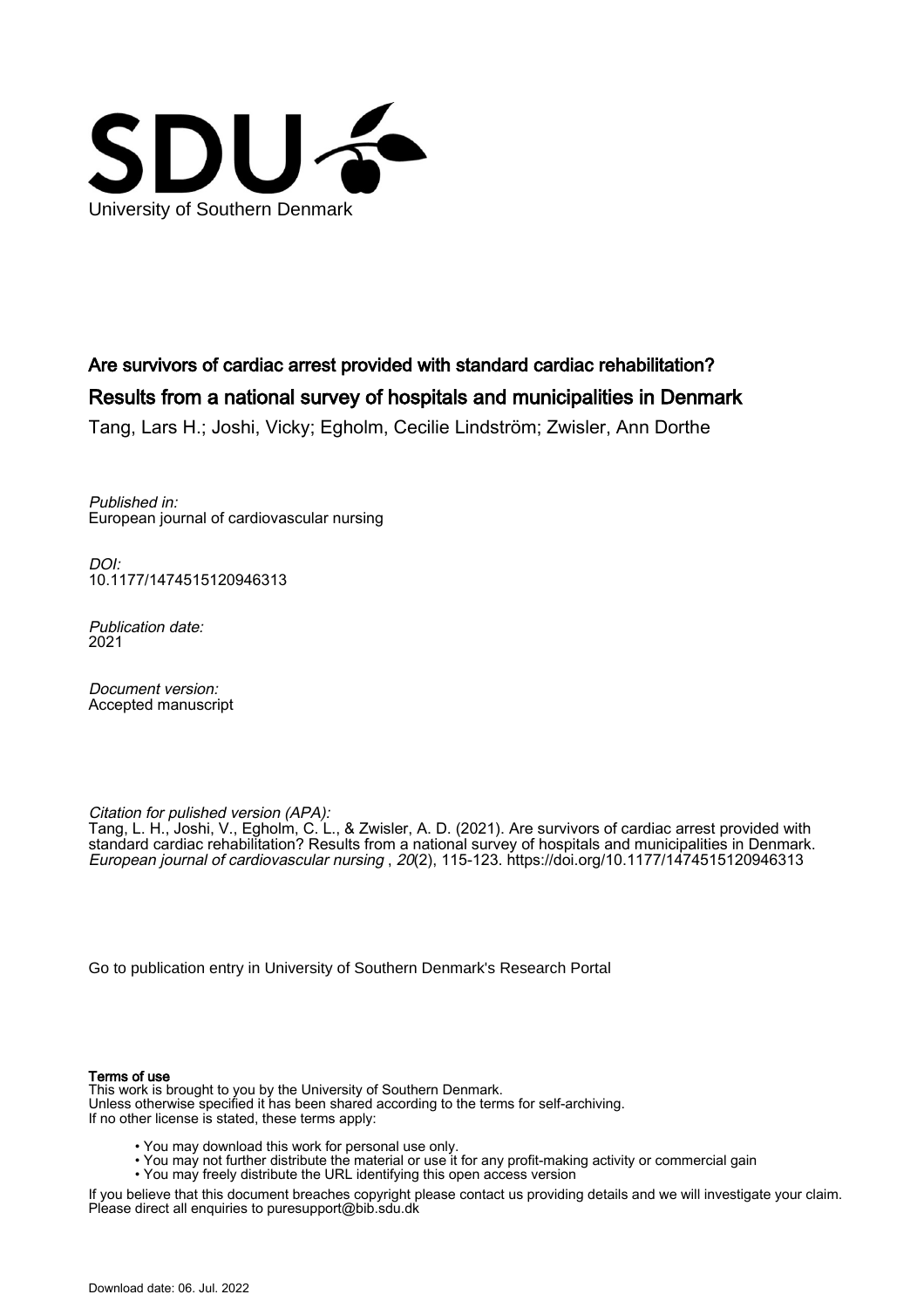- **Title: Are survivors of cardiac arrest provided with standard cardiac**
- **rehabilitation? – Results from a national survey of hospitals and municipalities**
- **in Denmark.**
- 
- 5 Lars Hermann Tang<sup>1,2,3</sup>, Vicky Joshi<sup>1</sup>, Cecilie Lindström Egholm<sup>1</sup>, Ann-Dorthe Zwisler<sup>1,4</sup>
- 

## Affiliations

- 8 <sup>1</sup>Danish Knowledge Centre for Rehabilitation and Palliative Care, Odense University Hospital and
- University of Southern Denmark, Odense, Vestergade 17, DK-5800, Nyborg, Denmark
- <sup>2</sup>Department of Physiotherapy and Occupational Therapy, Næstved-Slagelse-Ringsted Hospitals, Region Zealand, Fælledvej 2c, Dk-4200, Slagels, Denmark
- <sup>3</sup> Department of Regional Health Research, University of Southern Denmark, Slagelse, Denmark
- 13 <sup>4</sup>The Danish Clinical Quality Program (RKKP), National Clinical Registries, Olof Palmes Alle 15 DK-8200, Aarhus N, Denmark
- 
- Corresponding author: Lars Hermann Tang Larta@regionsjaelland.dk
- Department of Physiotherapy and Occupational Therapy, Næstved-Slagelse-Ringsted Hospitals,
- Fælledvej 2c, DK-4200, Slagelse, Denmark
- 
- Word count: 3205 words
- 
- Keywords: Cardiac arrest, Cardiac rehabilitation, National health services, Mapping
-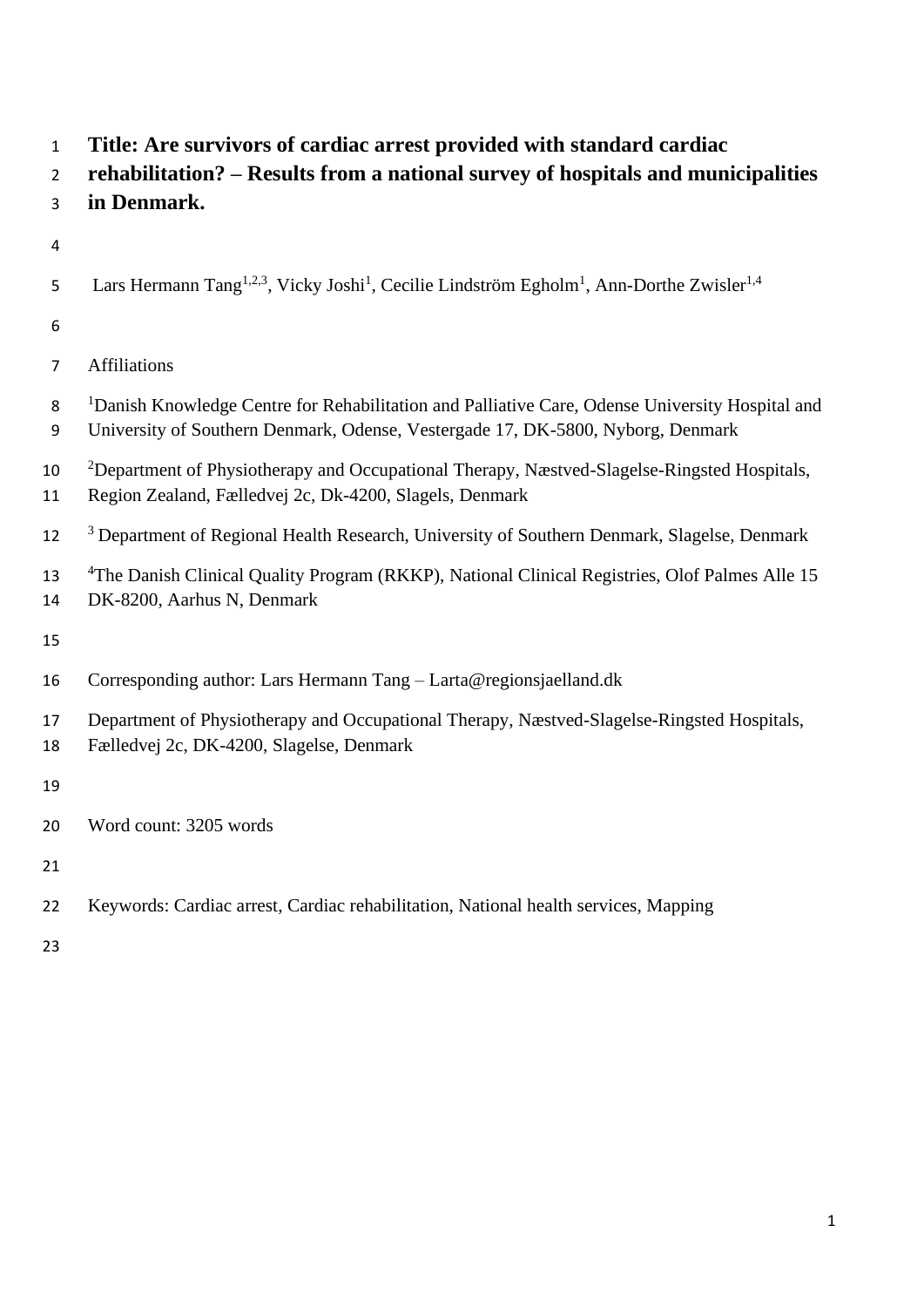#### **Abstract**

**Aim**

 To quantify the provision of standard cardiac rehabilitation to Danish survivors of cardiac arrest at a programme level, and to analyse whether organisational factors influenced the provision.

**Method**

 We mapped the provision of cardiac rehabilitation core components to survivors of cardiac arrest and compared this to a reference group of patients after acute myocardial infarct (AMI) using data from a cross-sectional program-level survey among all hospitals (n=34) and municipalities (n= 98) in Denmark. Organisational factors of potential importance to service provision were considered: health care region, size of catchment area/population, type of department/municipality and socio-economical index.

### **Results**

 Response rates for the provision of each core component of cardiac rehabilitation ranged from 64% to 98%. All hospitals and municipalities provided some aspect of cardiac rehabilitation to survivors of cardiac arrest. Across hospitals, provision of four core components of cardiac rehabilitation to survivors of cardiac arrest was lower compared to post AMI patients: patient education (RR=0.45 (95% CI 0.27 to 0.75)), exercise training (RR=0.69 (95% CI 0.49 to 0.98)), screening for anxiety and depression (RR=0.64 (95% CI 0.46 to 0.90), and nutritional counselling RR=0.76 (95% CI 0.62 to 0.93)). No difference was found in the provision of core components across municipalities. Overall, the provision of cardiac rehabilitation to survivors of cardiac arrest was not affected by organizational factors

#### **Conclusion**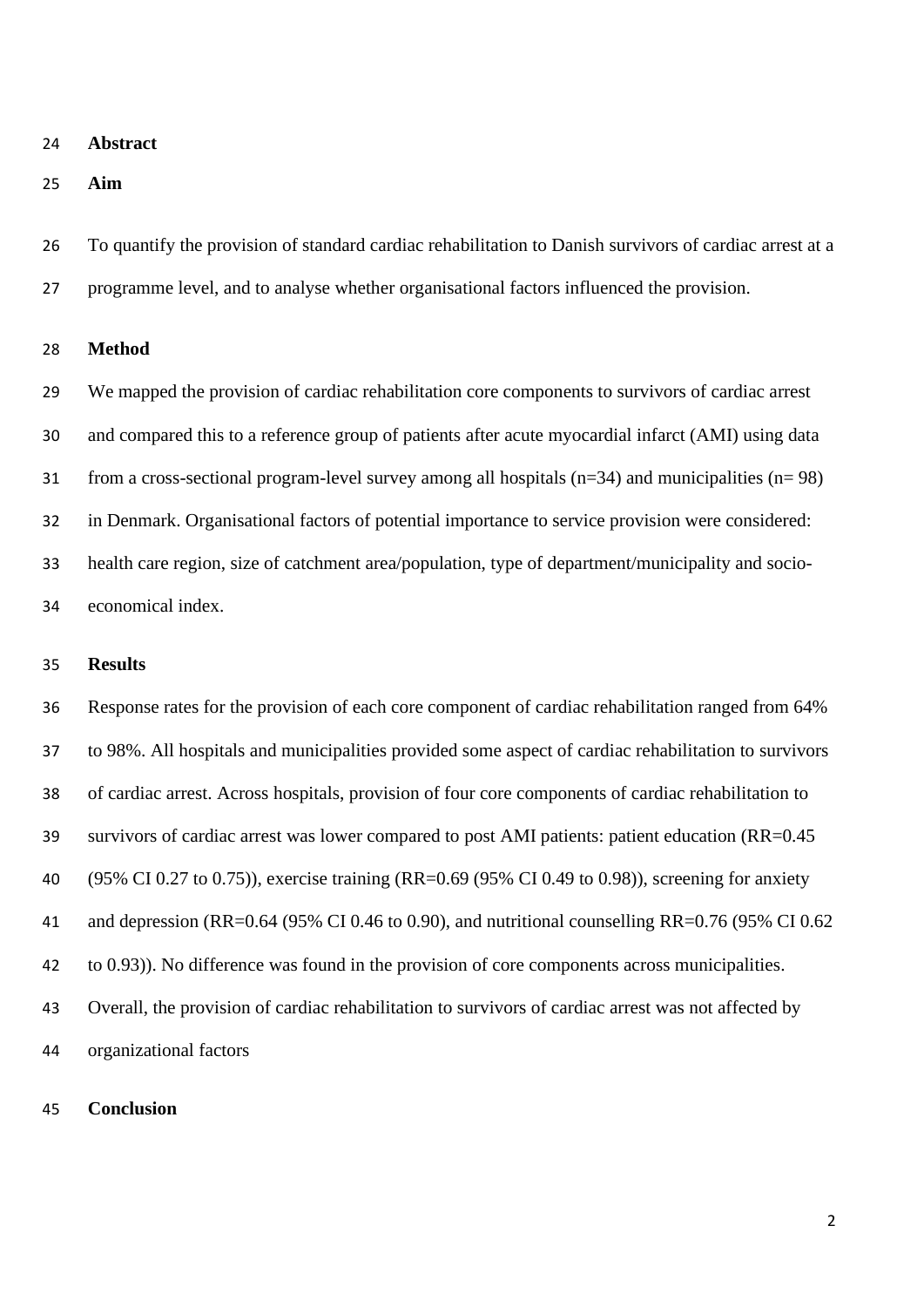- This study indicates a need for future research to inform the development, adoption and
- implementation of equal access to all components of cardiac rehabilitation for survivors of cardiac
- in Denmark
-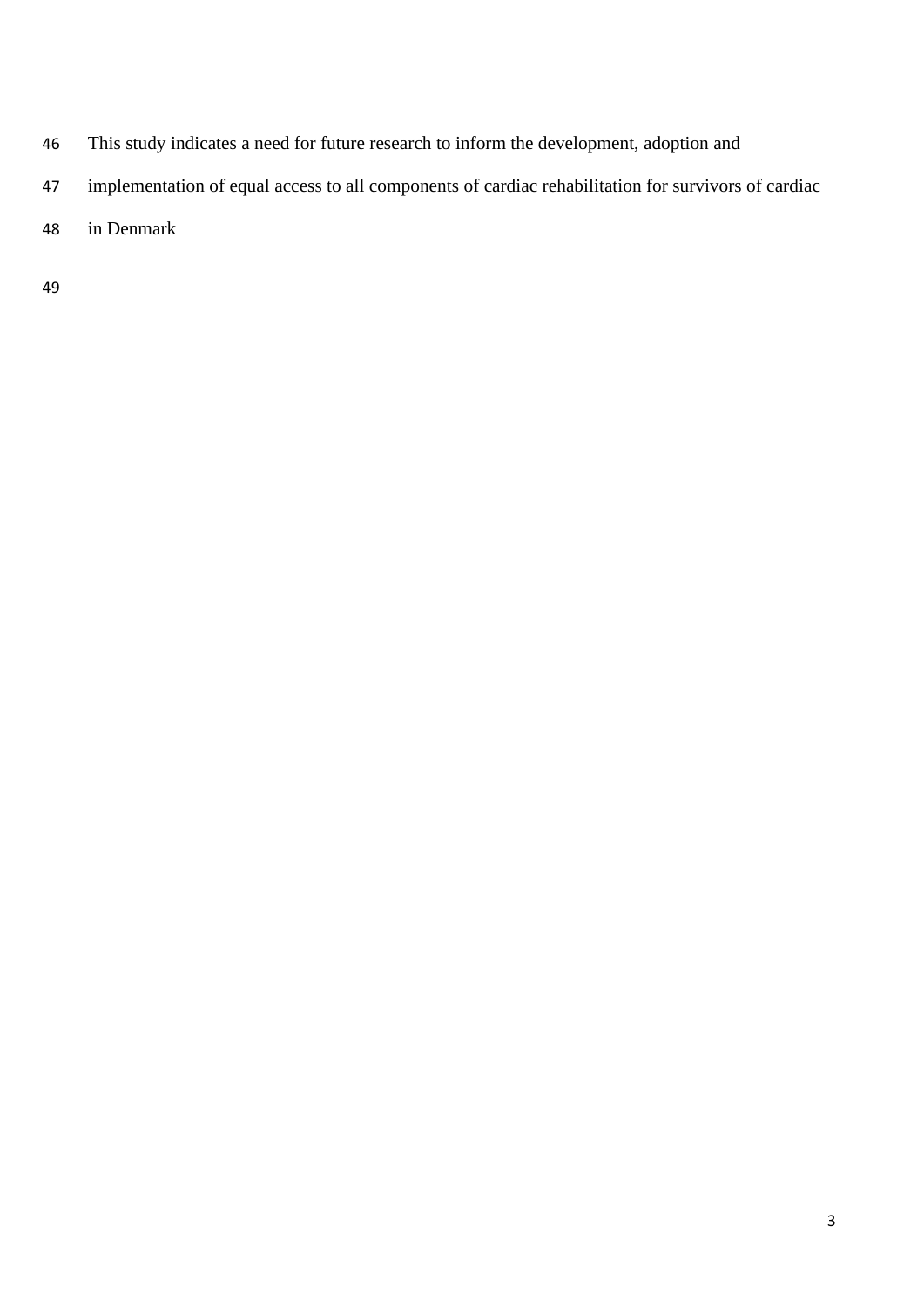#### **Introduction**

 Survival after an out-of-hospital cardiac arrest is increasing due to improvements in bystander 52 resuscitation and improved acute hospital care<sup>1,2</sup>. In Denmark, one year survival after out-of-hospital cardiac arrest improved from 3.9% to 16% between 2001 and 2018 meaning there are at least 800 54 new survivors of out-of-hospital cardiac arrest every year<sup>3</sup>. Cardiac arrest may cause brain injury in up to 50% of survivors of cardiac arrest. This, combined with underlying cardiac conditions, causes survivors to suffer from a wide range of cognitive, psychological or physical problems impacting 57 negatively on their quality of life<sup>2,4,5</sup>. Hence, rehabilitation to meet survivors needs has been recommended in international guidelines including those produced by the European Resuscitation 59 Council<sup>6</sup>.

 Cardiac rehabilitation is a comprehensive intervention that commonly includes the following core 61 elements: physical training, patient education, psychosocial management and secondary prevention<sup>7</sup>. In Denmark, guidelines state patients should be systematically referred to cardiac rehabilitation after 63 ischemic heart disease<sup>8,9</sup>. An attendance rate of 48% aligns with the standard rate for Europe<sup>10</sup> and the United Kingdom<sup>11</sup>. It has been recommended for survivors of cardiac arrest of cardiac cause for secondary prevention of cardiac disease<sup>12–14</sup> and recent studies have found it to be tolerable and to 66 . optimize survivors' physical condition<sup>15,16</sup>.

 Post cardiac arrest care has previously been mapped in Sweden and the Netherlands but these studies focused on the post-hospital discharge phase, i.e. the provision of out-patient clinic follow-up to  $\epsilon$  survivors and families<sup>17</sup> and screening for cognitive impairments and referral to cognitive 70 rehabilitation . Mapping the provision of cardiac rehabilitation to survivors of cardiac arrest can inform future development, adoption and implementation of rehabilitation services to the survivors but, to our knowledge, have not previously been undertaken.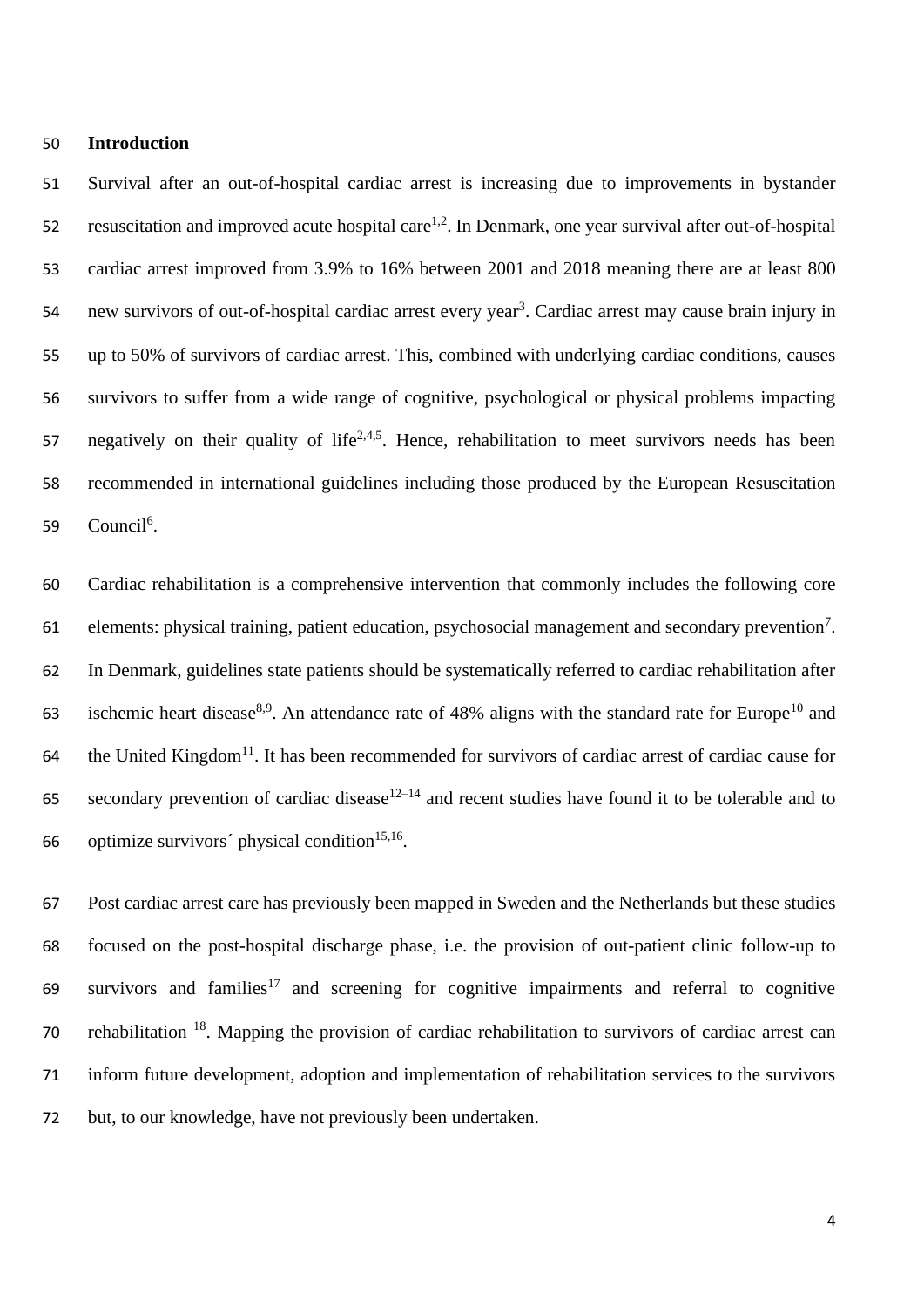In Denmark, cardiac rehabilitation is provided either in hospital or local community settings (referred to as municipalities). The provision has been mapped nationally at a program level every third year since 2013<sup>19</sup> . The 2018 mapping survey collected data on provision to survivors of cardiac arrest for the first time.

#### **Aim**

 Based on data from the 2018 mapping survey we aimed to quantify the provision of standard cardiac rehabilitation at a programme level to Danish survivors of cardiac arrest and further, to analyse whether organisational factors influenced the provision. Our hypothesis was that cardiac rehabilitation is not systematically provided to Danish survivors of cardiac arrest. Based on earlier 82 findings<sup>9,20,21</sup>, we further hypothesised that organisational factors would influence the provision of cardiac rehabilitation to this population..

### **Method**

 Study reporting follows the STROBE Statement for cross-sectional studies (www.strobe- statement.org). This cross sectional study used data collected in 2018 as part of a routine nationwide electronic survey among all hospitals (n=34) and municipalities (n= 98) in Denmark. The nationwide survey was designed to map current services and quality of cardiac rehabilitation at a program-level<sup>19</sup>. The survey is administrated by the Danish cardiac rehabilitation Database (DHRD) which has been 90 described in depth elsewhere<sup>9,19</sup>. Hence, only the details of the method relevant to the data in this paper will be described here.

## *National survey*

 There were two versions of the survey – one for the hospitals and one for the municipalities – providing similar but context-adapted questions allowing for comparison between the two settings. In Denmark, hospitals provide specialized rehabilitation services, while the main responsibility for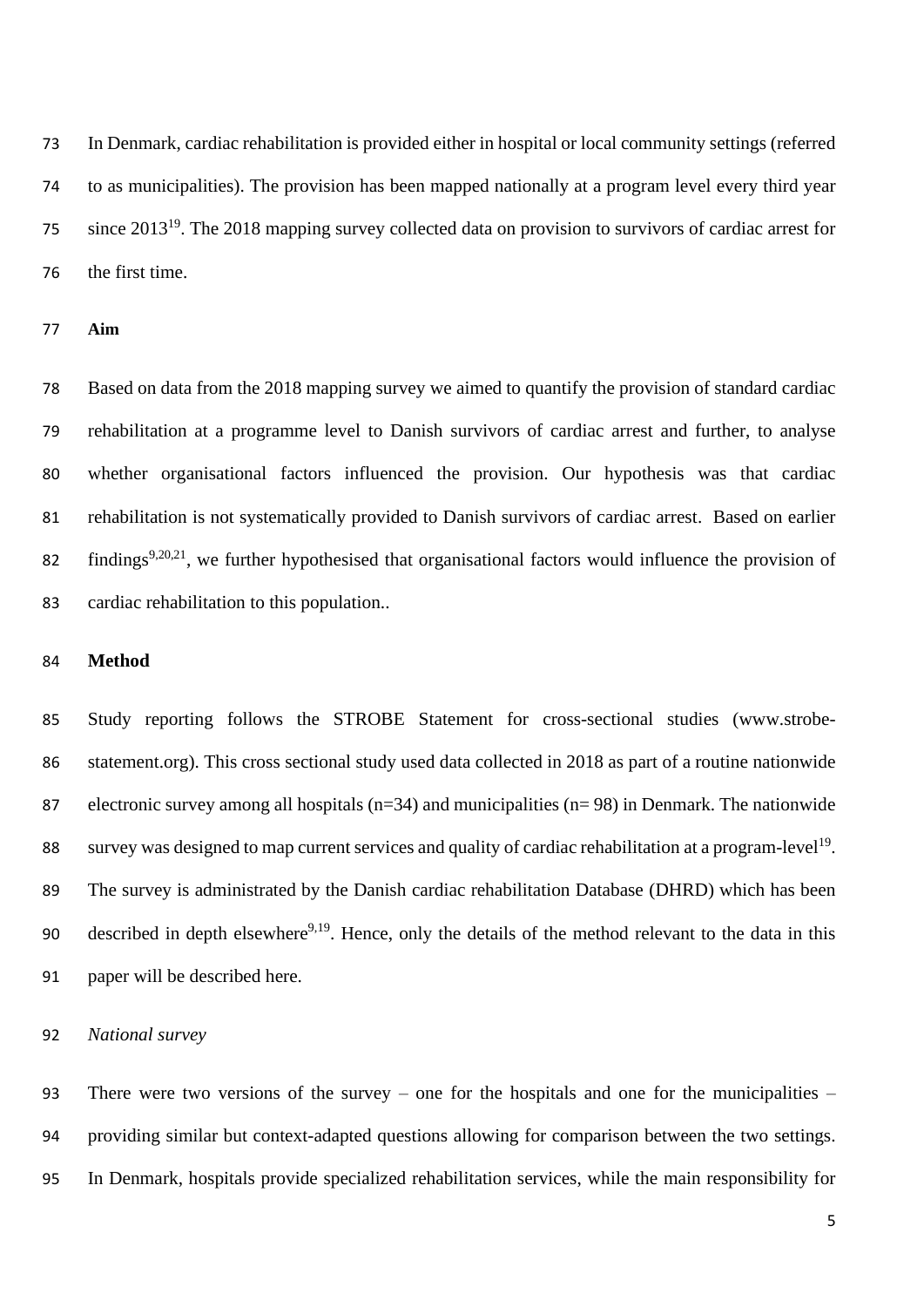cardiac rehabilitation rests with the municipalities, but with the possibility of outsourcing the services 97 to the hospitals $^{22}$ .

98 The hospital survey was constructed from a previously tested and utilized questionnaire<sup>23</sup>. The municipality survey was similar to the hospital version, with minor modifications, for example, the wording was changed from 'hospital' to 'municipality'. Content validity was tested both in the 101 previous and current versions<sup>9</sup>.

 The hospital and municipality surveys were sent as web-based questionnaires to respondents employed in a leading or coordinating role relevant to local cardiac rehabilitation services. The majority of hospital respondents (n=28) were qualified nurses with clinical responsibility for delivering cardiac rehabilitation. Two were nurses responsible for coordinating provision of cardiac rehabilitation while the remaining four were leaders of cardiology departments. The majority of municipality respondents were leaders with either full responsibility (n=26) or some responsibility (n=18) for the provision of cardiac rehabilitation. Twenty nine were employees working within cardiac rehabilitation and 22 had other positions (e.g. rehabilitation coordinator or rehabilitation consultant). The respondents were encouraged to consult colleagues in case they did not know the answer to a question.

 Each respondent received an e-mail invitation to fill out the web-based questionnaire. Two e-mail reminders were sent and finally, remaining non-respondents were contacted by telephone. Surveys were administered using SurveyXact software (Copyright ©Rambøll).

*Core components of cardiac rehabilitation*

 To map the current provision of cardiac rehabilitation services at a program-level, the survey asks about all the core components recommended by the Danish national clinical guidelines for cardiac 118 rehabilitation<sup>8</sup>, both overall, and divided into several specific cardiac diagnoses. In previous surveys<sup>9</sup>,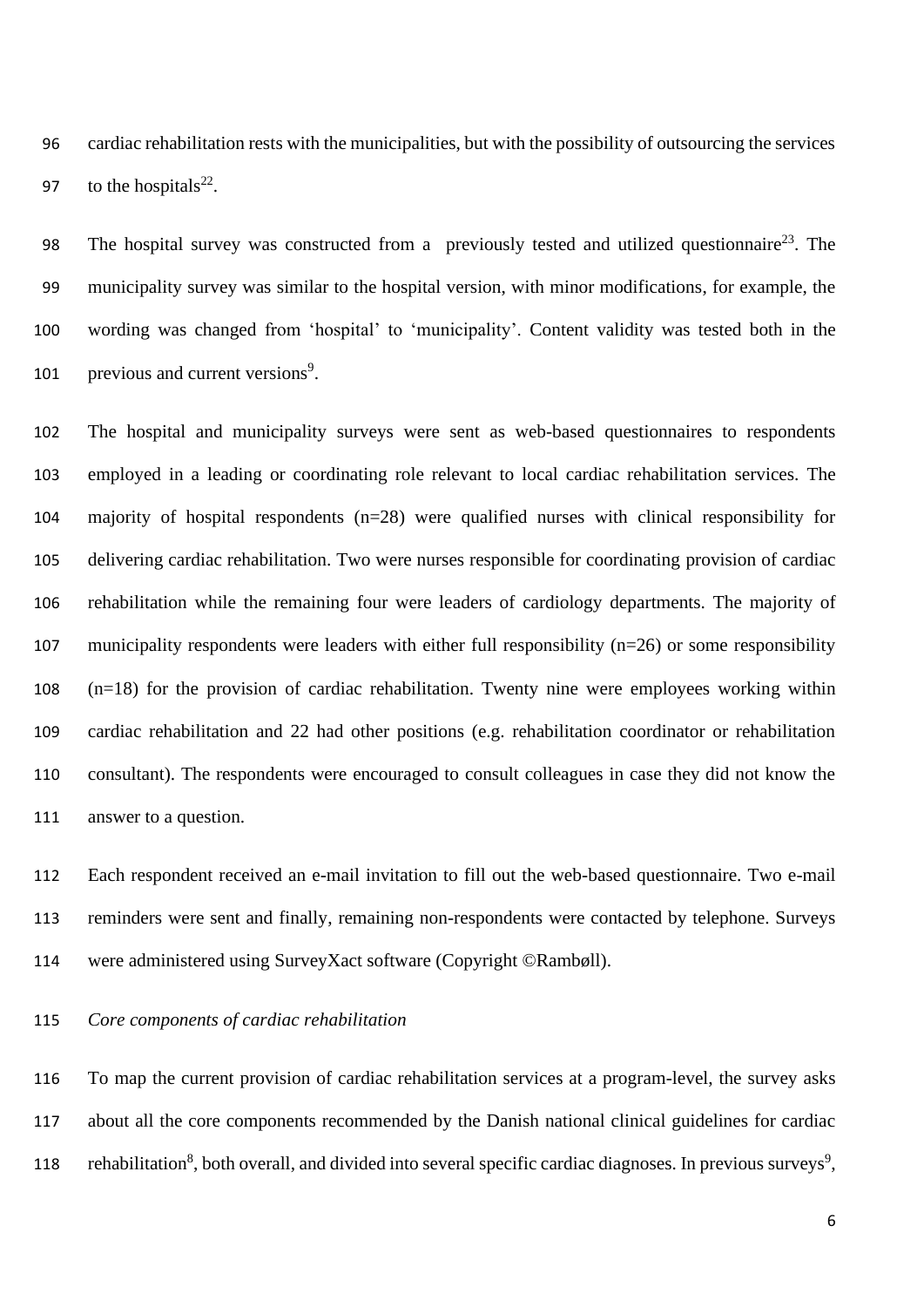only rehabilitation services for ischemic heart disease, heart failure and heart valve disease were mapped. However, in 2018, survivors of cardiac arrest were added to the list of target groups for cardiac rehabilitation in Denmark, with a possibility to mark provision to 'all', 'some' or 'none' of the patients in this diagnostic group. Thus, using data from the 2018 nationwide cross-sectional electronic survey dataset, we were able to map the provision of; exercise training, patient education, psychosocial support, anxiety and depression screening, nutritional counselling and smoking cessation as the core components of rehabilitation provided to survivors of cardiac arrest in both hospitals and municipalities.

*Organisational factors*

 To assess possible differences in the provision of cardiac rehabilitation to survivors of cardiac arrest in relation to organisational factors we collected organisational information as follows:

 Hospitals: we sought information regarding health care region (five in total), hospital catchment area, population size, and degree of specialization (cardiology specialist department yes/no).

 Municipalities: we extracted data on organizational aspects including health care region, classification according to geography, (urban/suburban/rural), municipality population size, and socioeconomic index; this is calculated by the Danish Ministry of Social Affairs and based on 15 different socioeconomic variables such as education level and number of people without an attachment to the labour market. A socioeconomic index value above 1 means the municipality has a greater expenditure requirement relative to the average of all municipalities while a value below 1 means a lower expenditure requirement. Variables were chosen in accordance with Egholm et al.<sup>9</sup> and information was obtained from the Ministry of Social Affairs and the Interior (www.noegletal.dk).

*Statistics*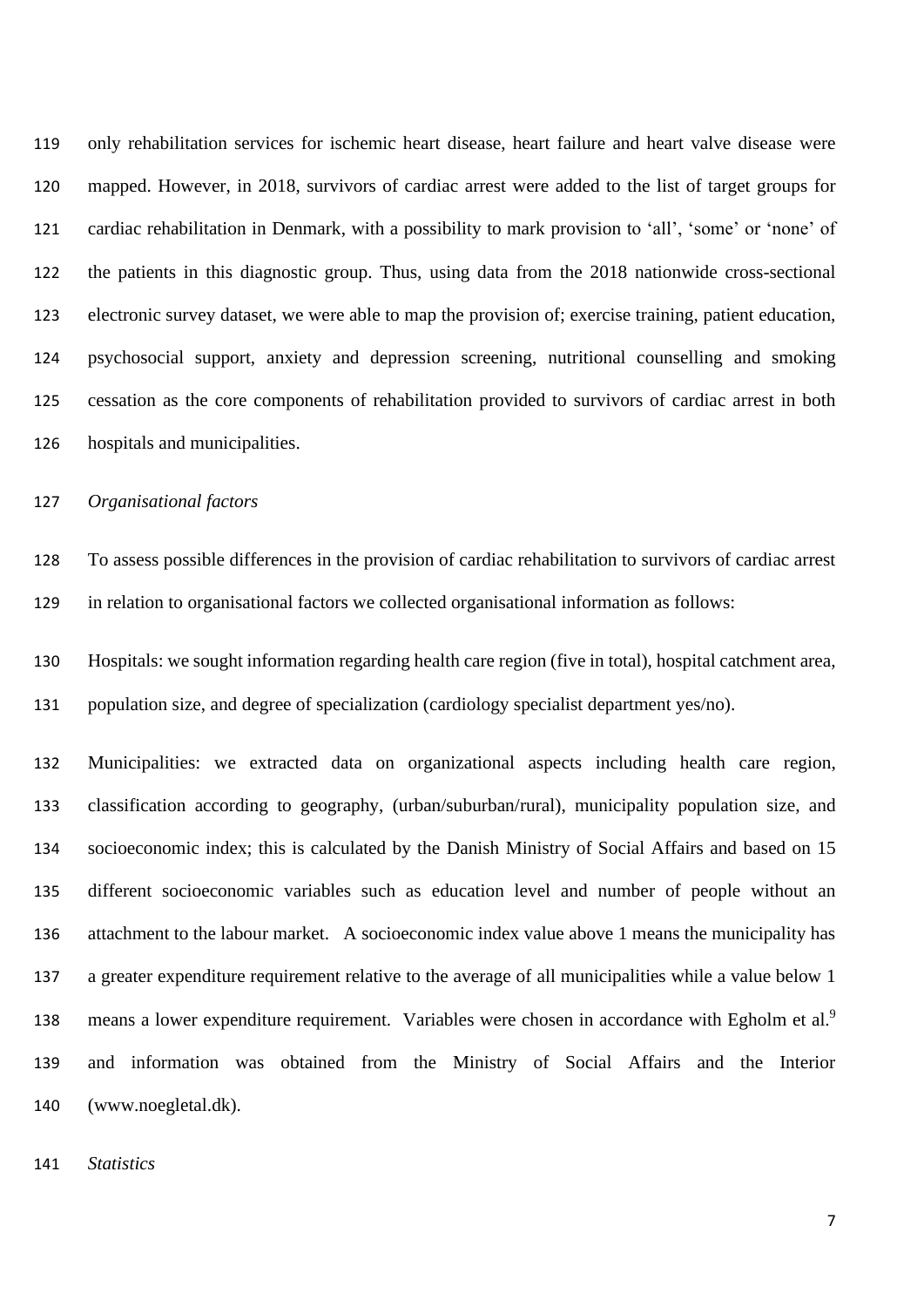All statistical analyses were performed using the software SAS Enterprise Guide 5.1 (SAS Institute Inc., Cary, NC, USA). We only took responses to the cardiac rehabilitation core components into consideration in the analysis. Descriptive statistics were used for all categorical variables with proportion of hospitals and municipalities described as frequencies and percentages respectively. First, the provision of each cardiac rehabilitation core component to survivors of cardiac arrest were calculated for hospitals and municipalities respectively. Secondly, Chi-square test or Fisher's exact test (when cell count went below five) was used to explore differences in the provision of core components (provided to all vs provided to some or none of the patients) to survivors of cardiac arrest and AMI. When significant difference were explored (p value below 0.05) the relative Risk (RR) was calculated. We used the provision of each core component to patients after acute myocardial infarction (AMI) as a reference since the Danish national rehabilitation guidelines emphasize cardiac 153 rehabilitation for this patient group<sup>8</sup>. Finally, to describe possible differences in the provision of cardiac rehabilitation to survivors of cardiac arrest based on organizational aspects, we grouped hospitals and municipalities into locations that systematically provided a core component to all, and locations that only provided a core component to some or none of the survivors. Except municipality population size which was divided into quartiles, all additional organizational information for 158 hospitals and municipalities was categorized in accordance with Egholm et al <sup>9</sup>. Differences in the provision due to the additional organizational information were tested using Chi-square test or 160 Fisher's exact test when cell count went below five. Level of statistical significance was set at  $p<0.05$ .

*Data approval and ethics*

 As only program-level data were collected, according to Danish law, approval from The Scientific Ethical Committee was not necessary for this study. Permission to use the survey data was granted by the DHRD steering committee. Names of the survey respondents, hospitals and municipalities were kept confidential.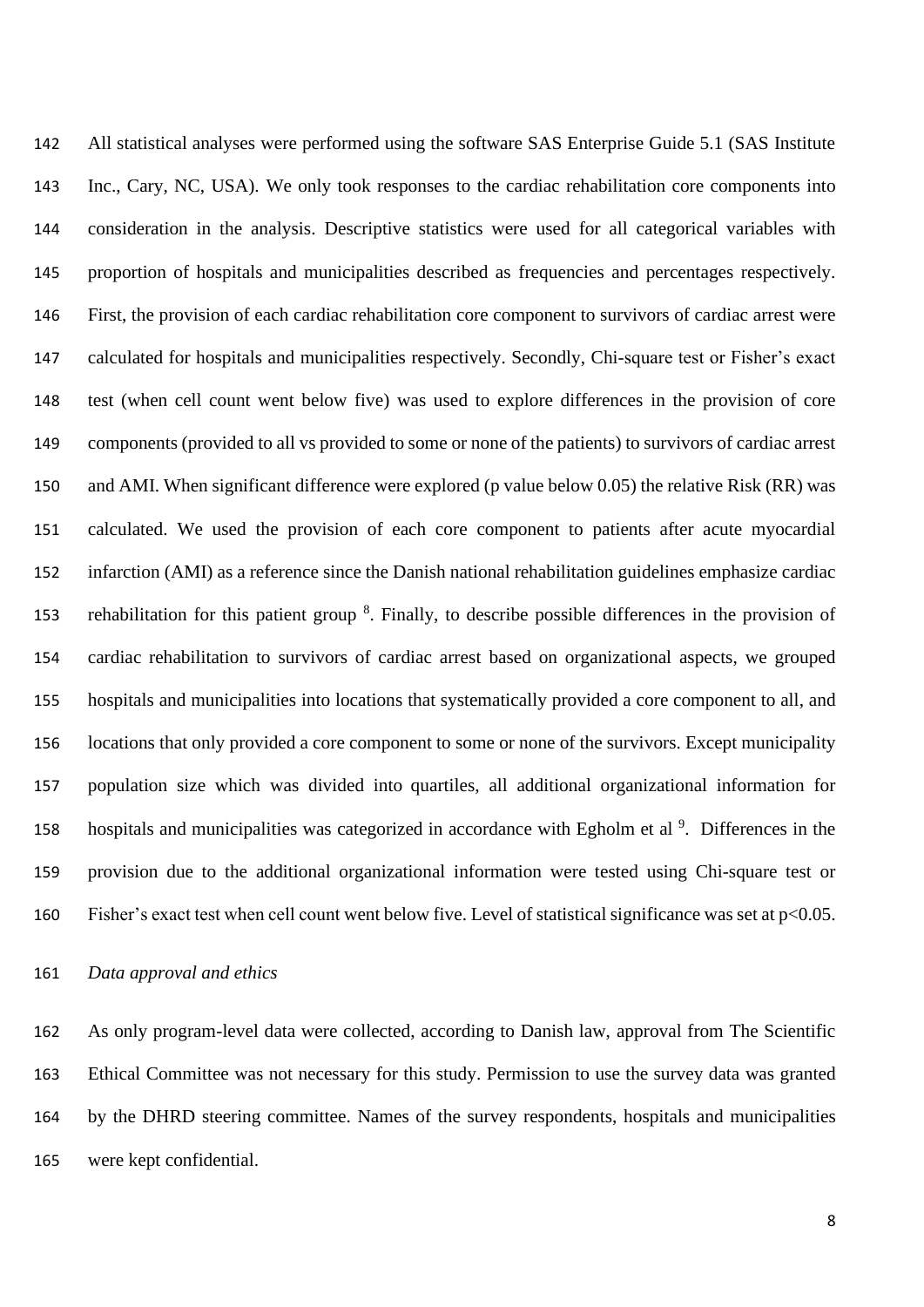#### **Results**

 The survey was sent to all 34 hospitals offering cardiac rehabilitation and all 98 municipalities in Denmark. Study flow is presented in fig. 1. [insert Figure 1.] The proportion of responses on the provision of each of the core components of cardiac rehabilitation was 100% for the hospitals and 97% for the municipalities, irrespective of cardiac diagnosis. Response proportions for provision of each core component in relation to survivors of cardiac arrest were slightly lower, ranging from 64% to 94% for hospitals and 84% to 98% for municipalities. Due to current national organizational issues, screening for anxiety and depression is offered only in hospitals and smoking cessation only in the 174 municipalities<sup>24</sup>.

 The provision of cardiac rehabilitation core components irrespective of cardiac diagnosis, in Danish hospitals and municipalities is available in appendix 1.

 All hospitals and municipalities provided a minimum of one core component to survivors of cardiac arrest and almost all the specific core components were provided to at least some survivors of cardiac arrest by the hospitals and municipalities. The provision of the core components in Danish hospitals and municipalities is illustrated in table 1.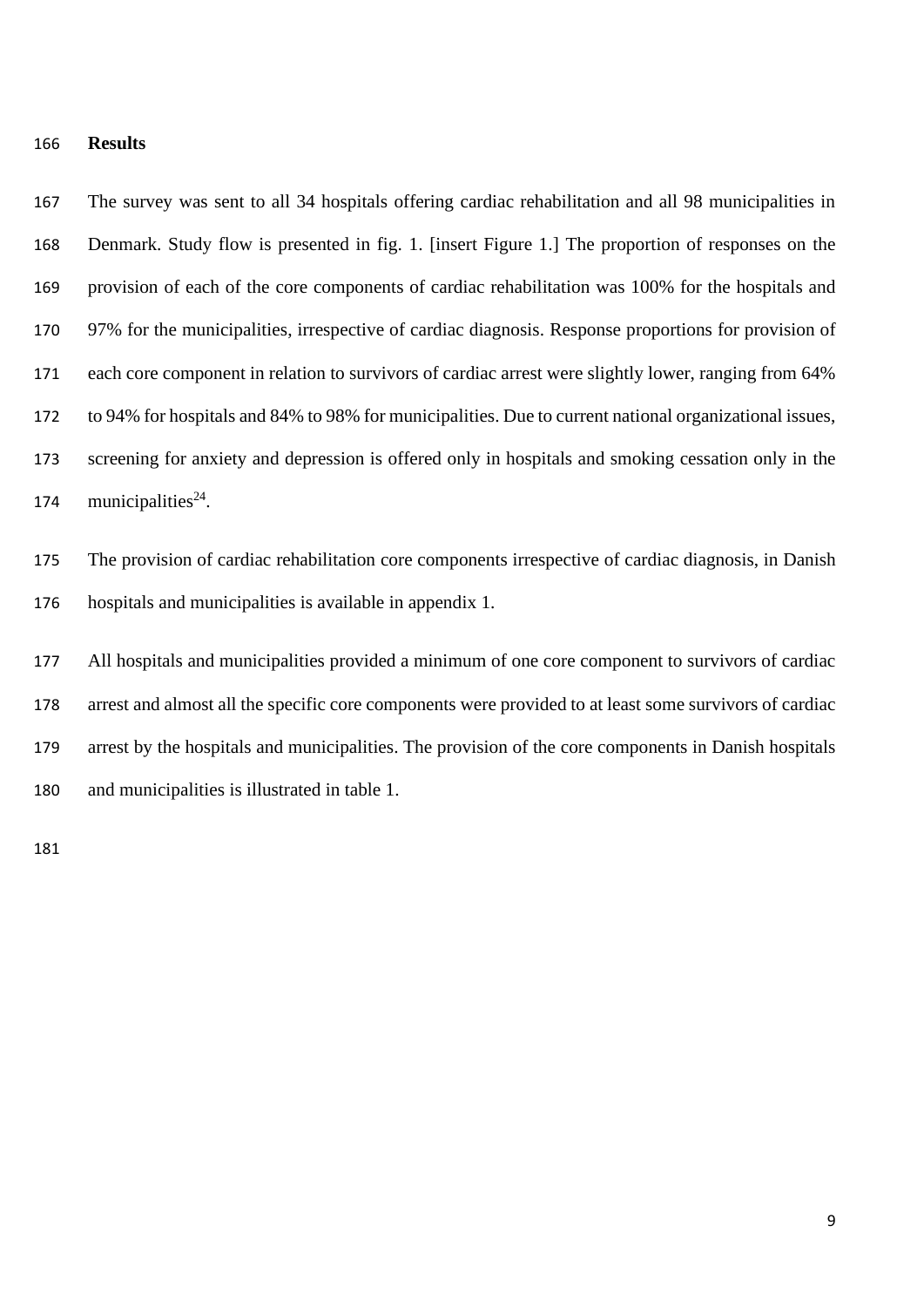|                                       |              | <b>Hospitals</b> |             | <b>Municipalities</b><br>182 |                  |                                |  |  |
|---------------------------------------|--------------|------------------|-------------|------------------------------|------------------|--------------------------------|--|--|
| Core component                        | All patients | Some<br>patients | No patients | All patients                 | Some<br>patients | No patients                    |  |  |
|                                       | n(%)         | $n (\%)$         | n(%)        | n (%)                        | $n (\%)$         | $n \binom{96}{183}$            |  |  |
| Patient education                     |              |                  |             |                              |                  |                                |  |  |
|                                       | 10 (40%)     | 13 (52%)         | 2(8%)       | 64 (78%)                     | 16 (20%)         | 2(2%)                          |  |  |
| <b>Exercise training</b>              |              |                  |             |                              |                  |                                |  |  |
|                                       | 18 (56%)     | 13 (41%)         | 1(3%)       | 75 (81%)                     | 14 (15%)         | $4(4\frac{1}{8})$ <sup>4</sup> |  |  |
| Psychosocial support                  |              |                  |             |                              |                  |                                |  |  |
|                                       | 24 (77%)     | 5(16%)           | 2(7%)       | 52 (62%)                     | 13 (15%)         | 19 (23)                        |  |  |
| Screening for Anxiety and depression* |              |                  |             |                              |                  |                                |  |  |
|                                       | 18 (56%)     | 13 (41%)         | 1(3%)       | N/A                          | N/A              | $\frac{185}{N/A}$              |  |  |
| Nutritional counselling               |              |                  |             |                              |                  |                                |  |  |
|                                       | 22 (76%)     | 6(21%)           | 1(3%)       | 58 (69%)                     | 18 (21%)         | 8(10%)                         |  |  |
| Smoking cessation*                    |              |                  |             |                              |                  | 186                            |  |  |
|                                       | N/A          | N/A              | N/A         | 69 (84%)                     | 9(11%)           | 4 (5%)                         |  |  |

**Table 1**: The provision of core components in rehabilitation services to survivors of cardiac arrest in Danish hospitals and Municipalities

\*Due to current national organizational issues, screening for anxiety and depression is offered only in hospitals and smoking cessation only in the municipalities<sup>24</sup>.

187

 Fig. 2 illustrates the provision of each core component by hospitals and municipalities to survivors of cardiac arrest compared to post AMI patients [insert Figure 1.]. Significant differences were found 190 for patient education ( $p<0.001$ ), exercise training ( $p=0.03$ ), screening for anxiety and depression 191 (p=0.01) and nutritional counselling (p=0.01) in hospitals. RR for patient education was RR=0.45 (95% CI 0.27 to 0.75), RR=0.69 (95% CI 0.49 to 0.98) for exercise training, RR=0.64 (95% CI 0.46 to 0.90) for screening for anxiety and depression and RR=0.76 (95% CI 0.62 to 0.93) for nutritional counselling when hospital provision of these components was compared between survivors of cardiac arrest and AMI. In the municipalities, no significant differences were found between survivors of cardiac arrest and AMI.

197 *Organisational factors influencing the provision of cardiac rehabilitation*

 Differences in the provision of cardiac rehabilitation to survivors of cardiac arrest according to selected organizational factors are displayed in tables 2 and 3 respectively. At a hospital level, only the provision of nutritional counselling varied significantly between regions (p=0.04). For municipalities, patient education varied between regions (p=0.02) and the provision of exercise 202 training varied with population size  $(p<0.001)$ . No other differences were found based on organizational factors.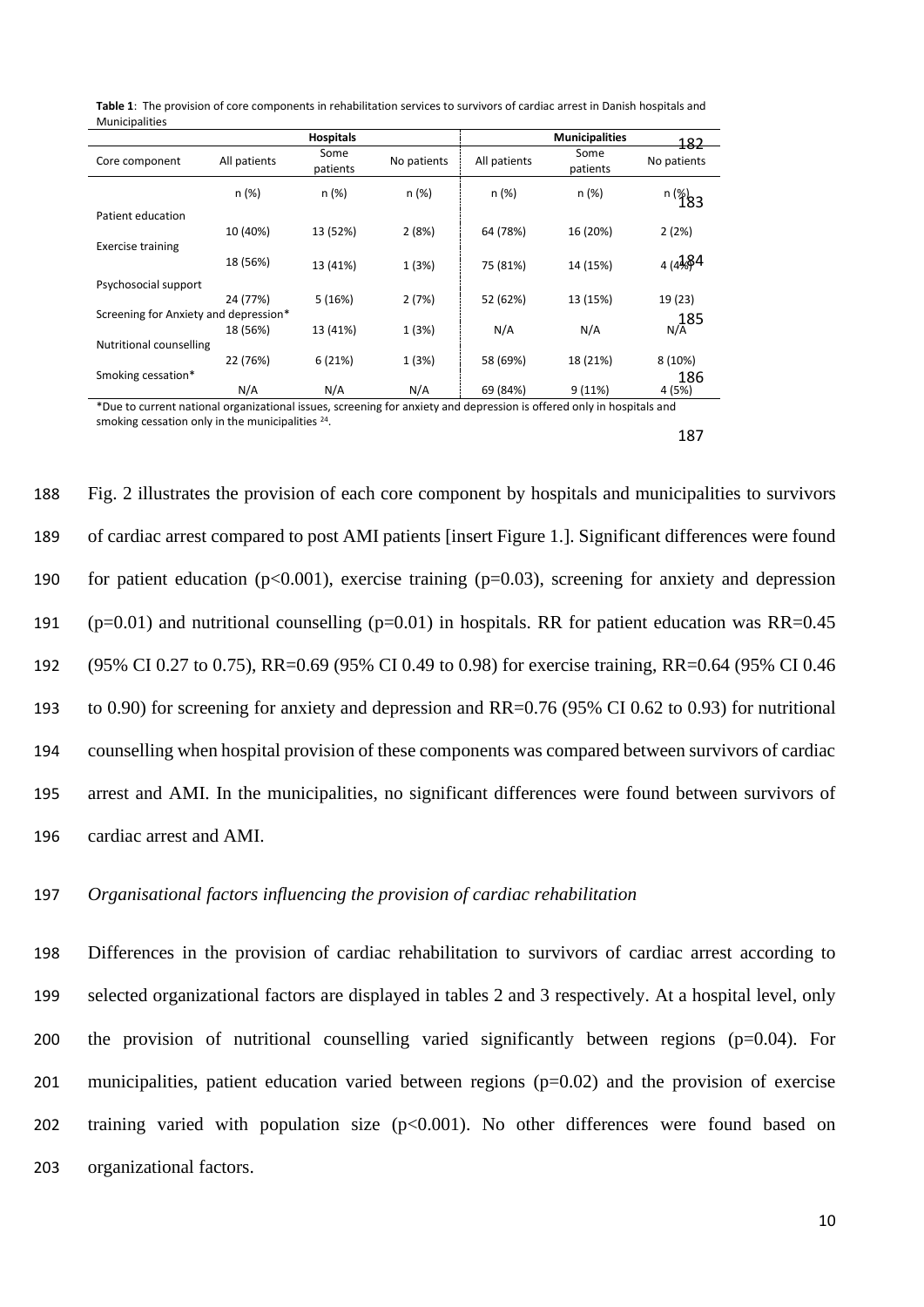|                                   | <b>Patient education</b> |                               | <b>Exercise training</b> |                                | <b>Psychosocial support</b> |                               | Screening for anxiety and<br>depression |                                      | <b>Nutritional counselling</b> |                               |
|-----------------------------------|--------------------------|-------------------------------|--------------------------|--------------------------------|-----------------------------|-------------------------------|-----------------------------------------|--------------------------------------|--------------------------------|-------------------------------|
|                                   | Systematic<br>provision  | No<br>systematic<br>provision | Systematic<br>provision  | No.<br>systematic<br>provision | Systematic<br>provision     | No<br>systematic<br>provision | Systematic<br>provision                 | <b>No</b><br>systematic<br>provision | Systematic<br>provision        | No<br>systematic<br>provision |
| Variable                          | n (%)                    | n (%)                         | n (%)                    | n (%)                          | n (%)                       | n(%)                          | n (%)                                   | n (%)                                | n (%)                          | n (%)                         |
| Region                            |                          |                               |                          |                                |                             |                               |                                         |                                      |                                |                               |
| Capital Region                    | 3 (33%)                  | 6(67%)                        | 5(56%)                   | 4 (44%)                        | 7 (78%)                     | 2(22%)                        | 4 (44%)                                 | 5(56%)                               | 9 (100%)                       | $0(0\%)$                      |
| Region Zealand                    | 4 (80%)                  | 1 (20%)                       | 5 (83%)                  | 1 (17%)                        | 5 (100%)                    | 0(0%                          | 3(60%)                                  | 2(40%)                               | 4 (80%)                        | 1 (20%)                       |
| Region of<br>Southern Denmark     | 6(86%)                   | 1(14%)                        | 4 (50%)                  | 4 (50%)                        | 5(63%)                      | 3(37%)                        | 4 (50%)                                 | 4 (50%)                              | 3(38%)                         | 5(62%)                        |
| <b>Central Denmark</b><br>Region  | 1 (50%)                  | 50 1 (50%)                    | 3(43%)                   | 4 (57%                         | 5(83%)                      | 1 (17%)                       | 4 (67%)                                 | 2(33%)                               | 4 (80%)                        | 1 (20%)                       |
| North Denmark<br>Region           | 1 (50%)                  | 1 (50%)                       | 1 (50%)                  | 1 (50%)                        | 2(67%)                      | 1 (33%)                       | 3(75%)                                  | 1 (25%)                              | 2 (100%)                       | $0(0\%)$                      |
|                                   | $p=0.17$                 |                               | p=0.71                   |                                | p=0.63                      |                               | p=0.87                                  |                                      | $p=0.04$                       |                               |
| Population size in catchment area |                          |                               |                          |                                |                             |                               |                                         |                                      |                                |                               |
| $<=100.000$                       | 2(40%)                   | 3(60%)                        | 4 (80%)                  | 1 (20%)                        | 3(60%)                      | 2(40%)                        | 3(60%)                                  | 2(40%)                               | 4 (80%)                        | 1 (20%)                       |
| $>100.000 -$<br>$<=$ 200.000      | 7 (47%)                  | 8 (53%)                       | 11 (58%)                 | 8(42%)                         | 16 (84%)                    | 3(16%)                        | 11 (55%)                                | 9(45%)                               | 14 (78%)                       | 4 (22%)                       |
| $>200.000 -$<br>$<=300.000$       | 1 (33%)                  | 2(67%)                        | 2(40%)                   | 3(60%)                         | 4 (100%)                    | $0(0\%)$                      | 3(75%)                                  | 1 (25%)                              | 3 (100%)                       | $0(0\%)$                      |
| >300.000                          | $0(0\%)$                 | 2 (100%)                      | 1 (33%)                  | 2(67%)                         | 1 (33%)                     | 2(67%)                        | 1 (33%)                                 | 2(67)                                | 1 (33%)                        | 2(67%)                        |
|                                   | $p=0.91$                 |                               | $p=0.52$                 |                                | $p=0.10$                    |                               | $p=0.79$                                |                                      | $p=0.35$                       |                               |
| Specialist cardiology department  |                          |                               |                          |                                |                             |                               |                                         |                                      |                                |                               |
| No                                | 6 (46%)                  | 7 (54%)                       | 9(47%)                   | 10 (53%)                       | 13 (72%)                    | 5(28%)                        | 11 (58%)                                | 8 (42%)                              | 13 (81%)                       | 3(19%)                        |
| Yes                               | 4 (33%)                  | 8 (67%)                       | 9(69%)                   | 4 (31%)                        | 11 (85%)                    | 2(15%)                        | 7 (54%)                                 | 6(46%)                               | 9(69%)                         | 4 (31%)                       |
|                                   | $p=0.69$                 |                               | $p=0.30$                 |                                | $p=0.67$                    |                               | $p=0.82*$                               |                                      | $p=0.67$                       |                               |

**Table 2**: Proportion of hospitals that provide core components to all (systematic provision) or only some/none survivors of cardiac arrest (no systematic provision) in relation to organizational structure; a) National health care region, b) Population size in catchment area and c) Cardiology specialist department.

\*P-value calculated from a Chi-square test instead of a Fisher's exact test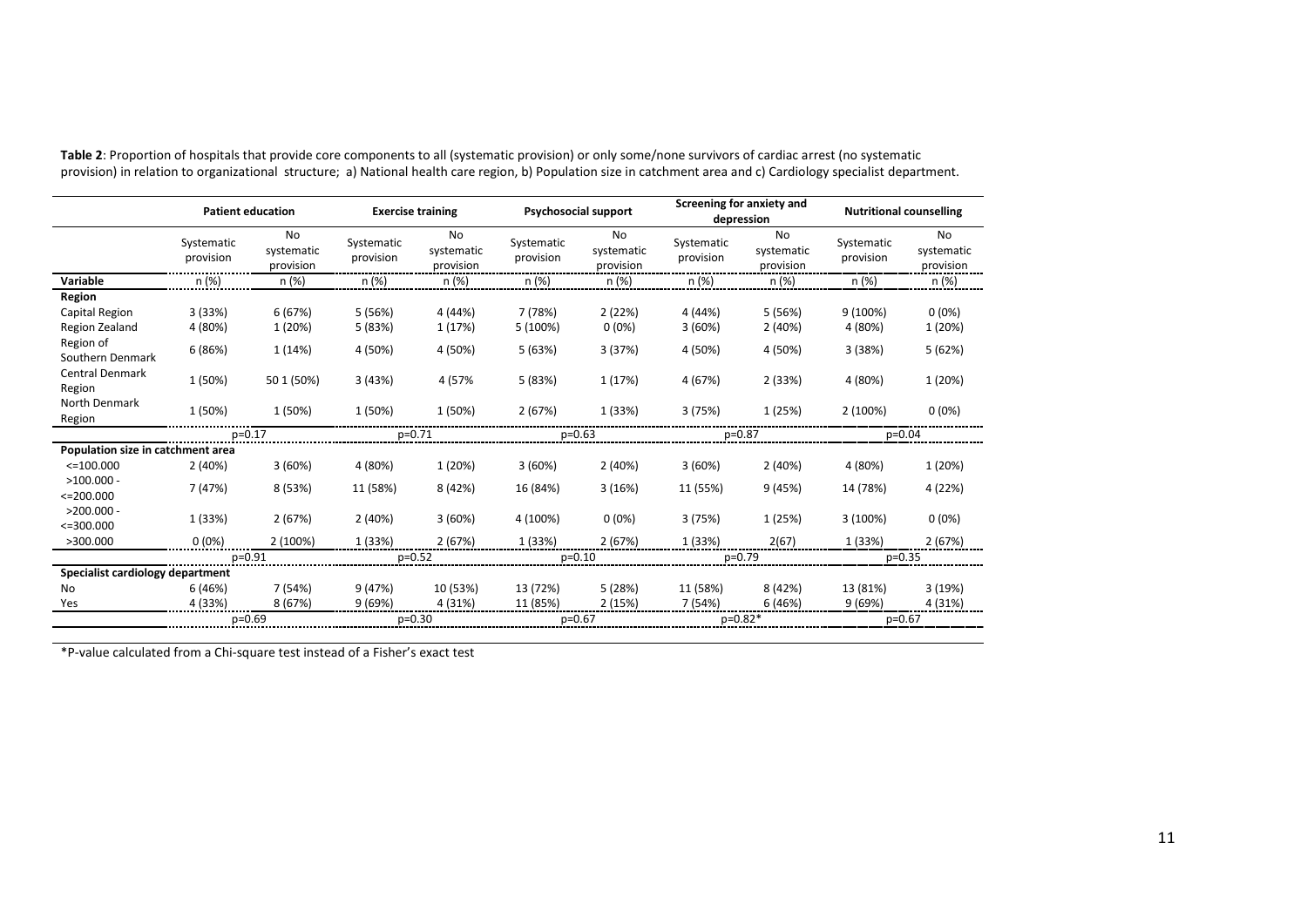|                                    | <b>Patient education</b> |                               | <b>Exercise training</b> |                               | <b>Psychosocial support</b> |                               | <b>Nutritional counselling</b> |                                      | <b>Smoking cessation</b> |                                      |
|------------------------------------|--------------------------|-------------------------------|--------------------------|-------------------------------|-----------------------------|-------------------------------|--------------------------------|--------------------------------------|--------------------------|--------------------------------------|
|                                    | Systematic<br>provision  | No<br>systematic<br>provision | Systematic<br>provision  | No<br>systematic<br>provision | Systematic<br>provision     | No<br>systematic<br>provision | Systematic<br>provision        | <b>No</b><br>systematic<br>provision | Systematic<br>provision  | <b>No</b><br>systematic<br>provision |
| Variable                           |                          |                               |                          |                               |                             |                               |                                |                                      |                          |                                      |
| Region                             |                          |                               |                          |                               |                             |                               |                                |                                      |                          |                                      |
| Capital Region                     | 18 (72%)                 | 7(28%)                        | 27 (93%)                 | 2(75%)                        | 15 (58%)                    | 11 (42%)                      | 17 (63%)                       | 10 (37%)                             | 16 (76%)                 | 5(23%)                               |
| Region Zealand                     | 10 (91)                  | (9%)                          | 12 (80%)                 | 3(20%)                        | 8 (73%)                     | 3(27%)                        | 10 (91%)                       | 1 (9%)                               | 13 (93%)                 | 1(7%)                                |
| Region of Southern<br>Denmark      | 8 (47%)                  | 9(53%)                        | 14 (70%)                 | 6 (30%)                       | 7 (39%)                     | 11 (61%)                      | 10 (59%)                       | 7(41%)                               | 14 (74%)                 | 5(26%)                               |
| <b>Central Denmark</b><br>Region   | 16 (89%)                 | 2(11%)                        | 14 (82%)                 | 3(18%)                        | 13 (72(%)                   | 5(28%)                        | 13 (72%)                       | 5(28%)                               | 15 (88%)                 | 2(12%)                               |
| North Denmark<br>Region            | 10 (91%)                 | 1 (9%)                        | 7 (64%)                  | 4 (36%)                       | 9 (82%)                     | 2(18%)                        | 13 (72%)                       | (28%)                                | 11 (100%)                | $0(0\%)$                             |
|                                    | $p=0.02$                 |                               | $p=0.14$                 |                               | $p=0.13$                    |                               | $p=0.44$                       |                                      | $p=0.26$                 |                                      |
| Population size in catchment area  |                          |                               |                          |                               |                             |                               |                                |                                      |                          |                                      |
| $<=29.669$                         | 17 (81%)                 | 4 (19%)                       | 23 (96%)                 | 1(4%)                         | 13 (62%)                    | 8 (38%)                       | 16 (73%)                       | 6 (27%)                              | 17 (89%)                 | 2(11%)                               |
| $>29.669 - < = 42.884$             | 16 (84%)                 | 3(16%)                        | 20 (90%)                 | 2(9%)                         | 13 (68%)                    | 6 (32%)                       | 15 (75%)                       | 5(25%)                               | 17 (85%)                 | 3(15%)                               |
| $>42.884 - 50.356$                 | 16 (80%)                 | 4 (20%)                       | 19 (83%)                 | 4 (17%)                       | 15 (68%)                    | 7 3 2%)                       | 15 (75%)                       | 5(25%)                               | 18 (82%)                 | 4 (18%)                              |
| >60.356                            | 13 (59%)                 | 9 (41%)                       | 12 (52%)                 | 11 (47%)                      | 11 (50%)                    | 11 (50%)                      | 12 (55%)                       | 10 (45%)                             | 17 (81%)                 | 4 (19%)                              |
|                                    | $p=0.26$                 |                               | p<0.001                  |                               | $p=0.59$                    |                               | $p=0.43$                       |                                      | $p=0.90$                 |                                      |
| <b>Geographical Classification</b> |                          |                               |                          |                               |                             |                               |                                |                                      |                          |                                      |
| Urban                              | 21 (72%)                 | 8 (28%)                       | 31 (89%)                 | 4 (11%)                       | 20 (67%)                    | 10 (33%)                      | 20 (65%)                       | 11 (35%)                             | 22 (85%)                 | 4 (15%)                              |
| Suburban                           | 9(75%)                   | 3(25%)                        | 12 (80%)                 | 3(20%)                        | 7 (58%)                     | 5 (42%)                       | 10 (77%)                       | 3(23%)                               | 11 (79%)                 | 3(21%)                               |
| Rural                              | 32 (78%)                 | 9(22%)                        | 31 (74%)                 | 11 (26%)                      | 25 (60%)                    | 17 (40%)                      | 28 (70%)                       | 12 (30%)                             | 36 (86%)                 | 6 (14%)                              |
|                                    | $p=0.93$                 |                               | $p=0.25$                 |                               | $p=0.82$                    |                               | $P = 0.78$                     |                                      | $p=0.85$                 |                                      |
| Socioeconomic index                |                          |                               |                          |                               |                             |                               |                                |                                      |                          |                                      |
| Low (below index 1)                | 27 (69%)                 | 23 (31%)                      | 38 (84%)                 | 7(16%)                        | 26 (65%)                    | 14 (35%)                      | 27 (66%)                       | 14 (34%)                             | 35 (81%)                 | 8 (19%)                              |
| High (over index 1)                | 35 (81%)                 | 8 (19%)                       | 36 (77%)                 | 11 (23%)                      | 26 (59%)                    | 18 (41%)                      | 31 (72%)                       | 12 (28%)                             | 34 (87%)                 | 5(13%)                               |
|                                    |                          | $p=0.30$                      | $p=0.43$                 |                               | $p=0.66$                    |                               | $p=0.64$                       |                                      | $p=0.55$                 |                                      |

Table 3: Proportions of municipalities that provide core components to all (systematic provision) or only some/none survivors of cardiac arrest (no systematic provision) in relation to organizational structure; a) National health care region, b) Population size in catchment area, c) Classification (geographical) and d) Socio-economic index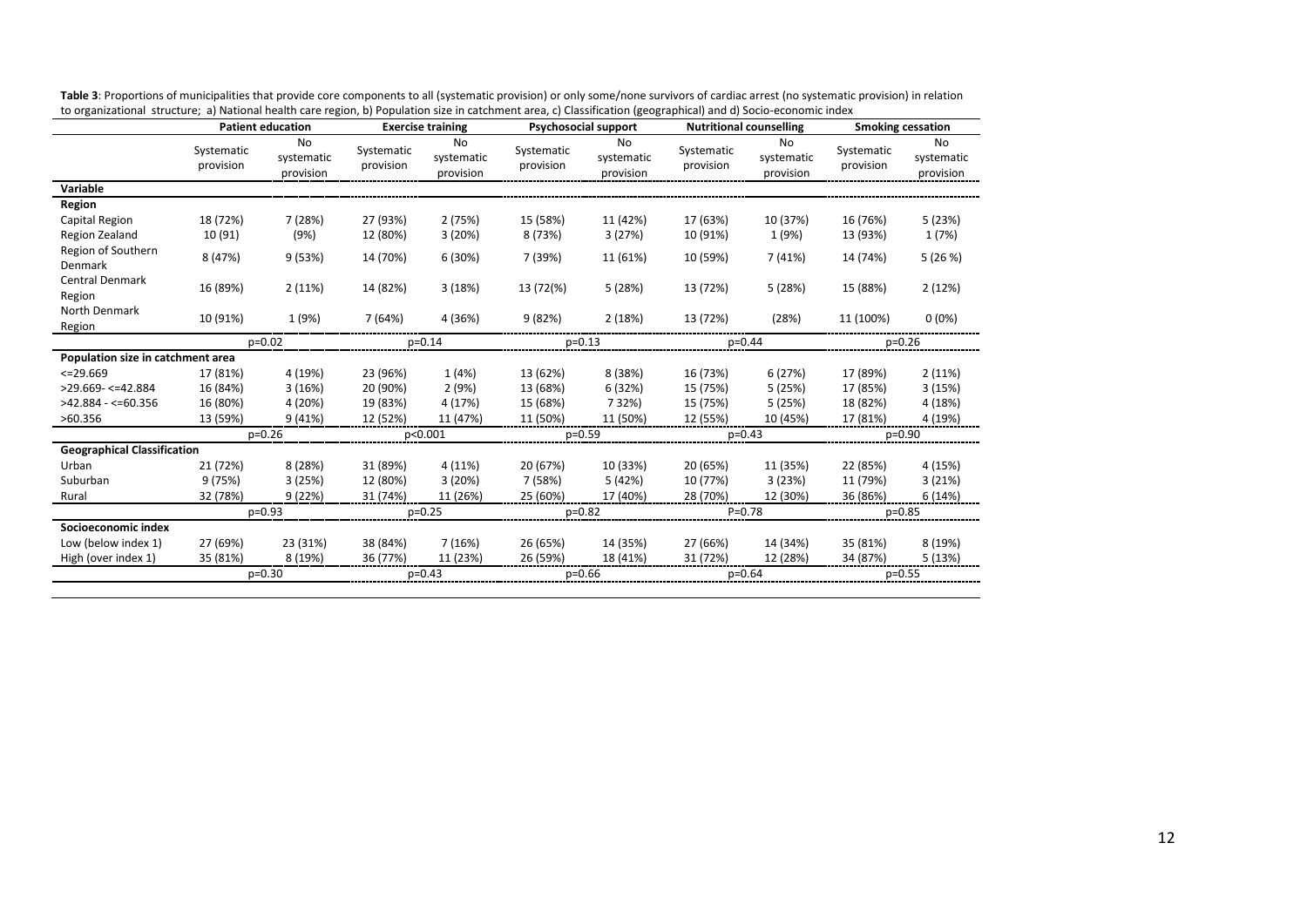#### **Discussion**

 This study is, to our knowledge, the first to report on the provision of standard cardiac rehabilitation following cardiac arrest. We found that survivors of cardiac arrest to some extent are provided with standard cardiac rehabilitation by hospitals and municipalities in Denmark, but at hospital level rehabilitation is provided less consistently to survivors of cardiac arrest than to AMI patients. For municipalities, the provision of psychosocial support was broadly low for both survivors and AMI patients. Overall, the provision of standard cardiac rehabilitation aimed at survivors of cardiac arrest was similar across the health care regions and was not affected by organizational factors.

 Post-cardiac arrest care has previously been mapped in Sweden and the Netherlands but these studies focused on the post-hospital discharge phase, i.e. the provision of out-patient clinic follow-up to survivors and families<sup>17</sup> and screening for cognitive impairments and referral to cognitive 14 rehabilitation<sup>18</sup>. Results showed that these post-hospital care elements were far from successfully 15 implemented despite existing international recommendations for rehabilitation after cardiac arrest<sup>6</sup>. We show a similar situation for rehabilitation after hospital discharge in our study.

 Similar to other countries, Denmark currently has no clinical guidelines on post-cardiac arrest care, including rehabilitation. Danish national cardiac rehabilitation guidelines state that patients diagnosed with ischemic heart disease, heart failure or after heart valve replacement should be systematically 20 referred to cardiac rehabilitation<sup>8,9</sup>. Despite the lack of national guidelines addressing rehabilitation services for survivors of cardiac arrest, our results show that all hospitals and municipalities in Denmark deliver some components of standard cardiac rehabilitation to survivors of cardiac arrest. Still the hospital results show that a lower proportion of survivors of cardiac arrest were provided with four core components of cardiac rehabilitation (patient education, exercise training, screening for anxiety and depression and nutritional counselling) compared to AMI patients. This lower hospital level provision was found to be independent of the organizational factors analyzed in this study. In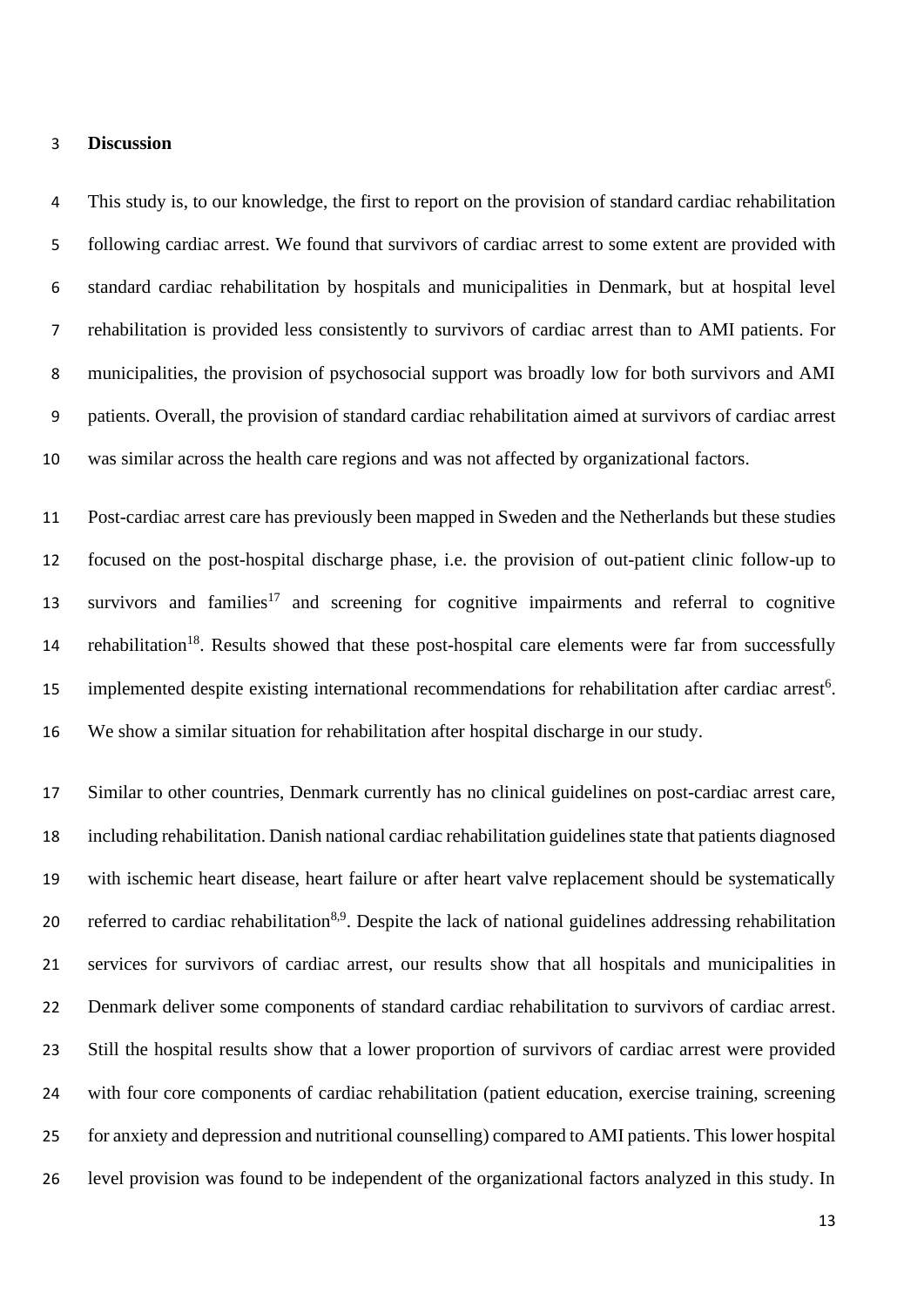contrast, there was no difference in the proportion of municipalities providing cardiac rehabilitation to survivors of cardiac arrest and AMI. A possible explanation could be that a patient with a sudden cardiac arrest caused by coronary heart disease is routinely referred by the hospital to the municipality 30 for cardiac rehabilitation in line with current guidelines for coronary heart disease or heart failure<sup>8</sup>. In the municipalities, the provision of cardiac rehabilitation services to survivors of cardiac arrest is likely to be generic and based on one of the underlying diseases that is mentioned in the national 33 guidelines for cardiac rehabilitation – hence similar to AMI. Conversely, the survivors of cardiac arrest population at the hospital level do not follow the coronary heart disease referral pathway into cardiac rehabilitation and are therefore not seen in standard cardiac rehabilitation services. However, further research in referral pathways for survivors of cardiac arrest is required to determine whether this explanation is accurate.

 Previous studies found that organisational factors (e.g. health care region, population size of the catchment area, and classification according to geography) influenced the provision of cardiac 40 rehabilitation<sup>9,20,21</sup>. We only found a few statistically significant differences in the organisational factors. This is likely explained by the small sample size, in particular for hospitals. While not statistically significant, there are variations in provisions between sites, (e.g. variation in the systematic provision of exercise training in hospitals and municipalities in relation to the population size), which may be relevant for practise. Also it is plausible that other organisational factors than those included in this study may affect provision, as contextual factors are known to influence the 46 implementation of interventions in healthcare<sup>25</sup>.

 Provision of standard cardiac rehabilitation is recommended in international literature, and has been demonstrated to be tolerated by patients with a cardiac cause of cardiac arrest as secondary prevention 49 and to optimize their physical condition<sup>12–16</sup>. Cardiac rehabilitation has been extensively tested, 50 improved and implemented<sup>10,26</sup>. Hence, the aim of further research should not be to reinvent cardiac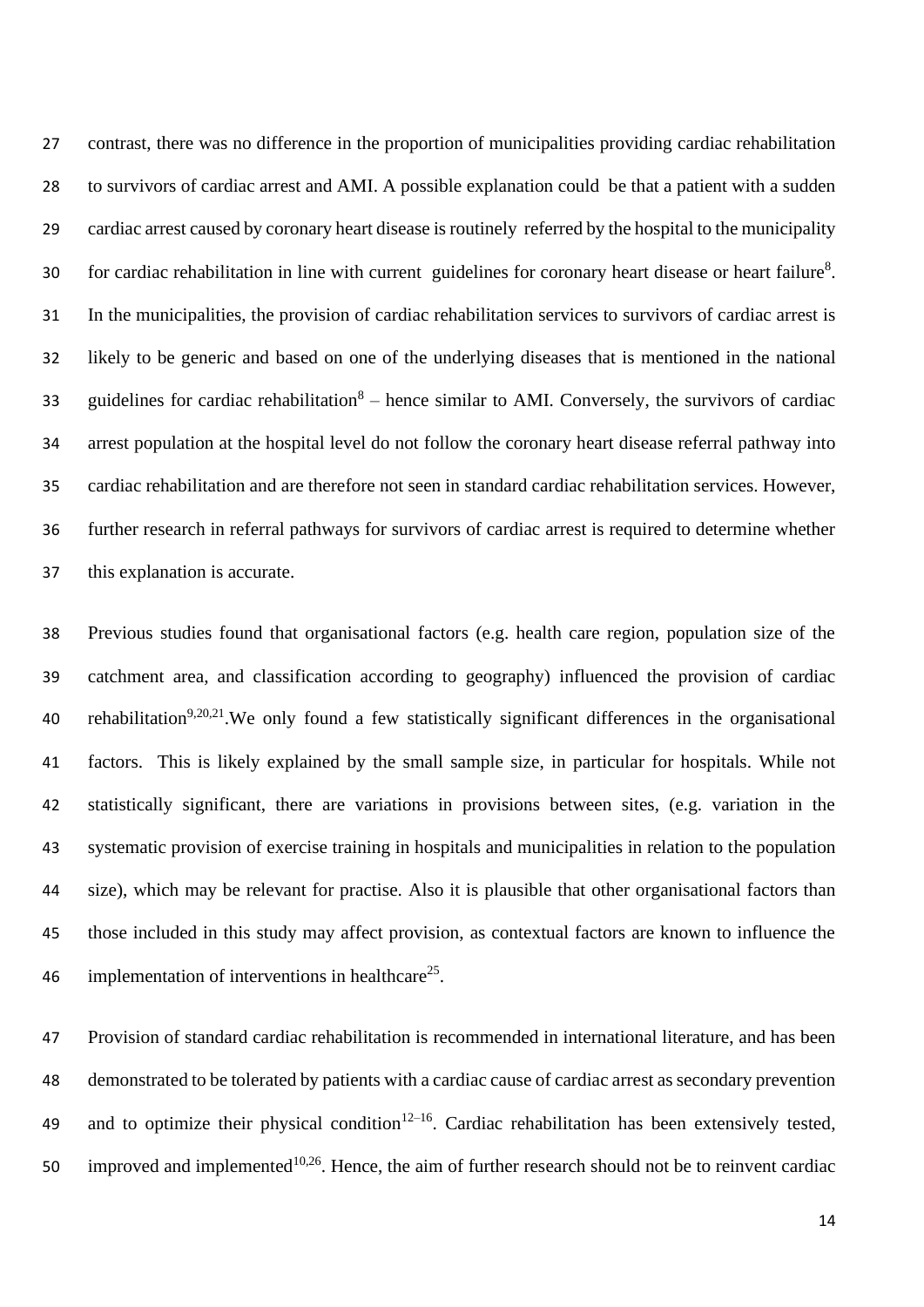rehabilitation for cardiac arrest survivors. Rather, it should be to develop and adopt components that can be added to cardiac rehabilitation to meet the needs of survivors beyond their cardiac disease. For example, cognitive screening and interventions for cognitive deficits are not a part of standardised cardiac rehabilitation but are internationally recommended as essential components of rehabilitation 55 after cardiac arrest<sup>6–8,13</sup>. Furthermore, current cardiac rehabilitation services do not meet the needs of caregivers. These are also recommended as recipients of rehabilitation after cardiac arrest as they are likely to suffer from emotional problems, including symptoms of post-traumatic stress after 58 witnessing a cardiac arrest<sup>27–31</sup>. In addition, studies could focus on which implementation strategies that would be most successful in hospitals and municipality settings respectively. Hereby, research will support the implementation of standardized clinical pathways that allow tailored access to interventions that meet the individual needs of survivors. Our results demonstrate that in Denmark only to some extent and for some survivors are cardiac rehabilitation needs met. National rehabilitation guidelines that promote the provision of cardiac and cognitive rehabilitation to cardiac arrest survivors may be a solution to enhance rehabilitation services to this highly burdened patient group and their caregivers.

#### *Limitations*

 This study is the first to map current provision of standard cardiac rehabilitation to survivors of cardiac arrest in Denmark and thus provides a benchmark to which the success of initiatives to improve the provision of rehabilitation can be assessed. Still, our study also has limitations, which must be considered when interpreting the findings. The 2018 nationwide cross-sectional survey was originally designed to map the provision of cardiac rehabilitation to ischemic heart patients and was not designed to map rehabilitation services for survivors of cardiac arrest. Data were self-reported and there was no requirement for specific evidence to be uploaded with the survey responses. Response options addressing cardiac arrest survivors were limited to the provision of cardiac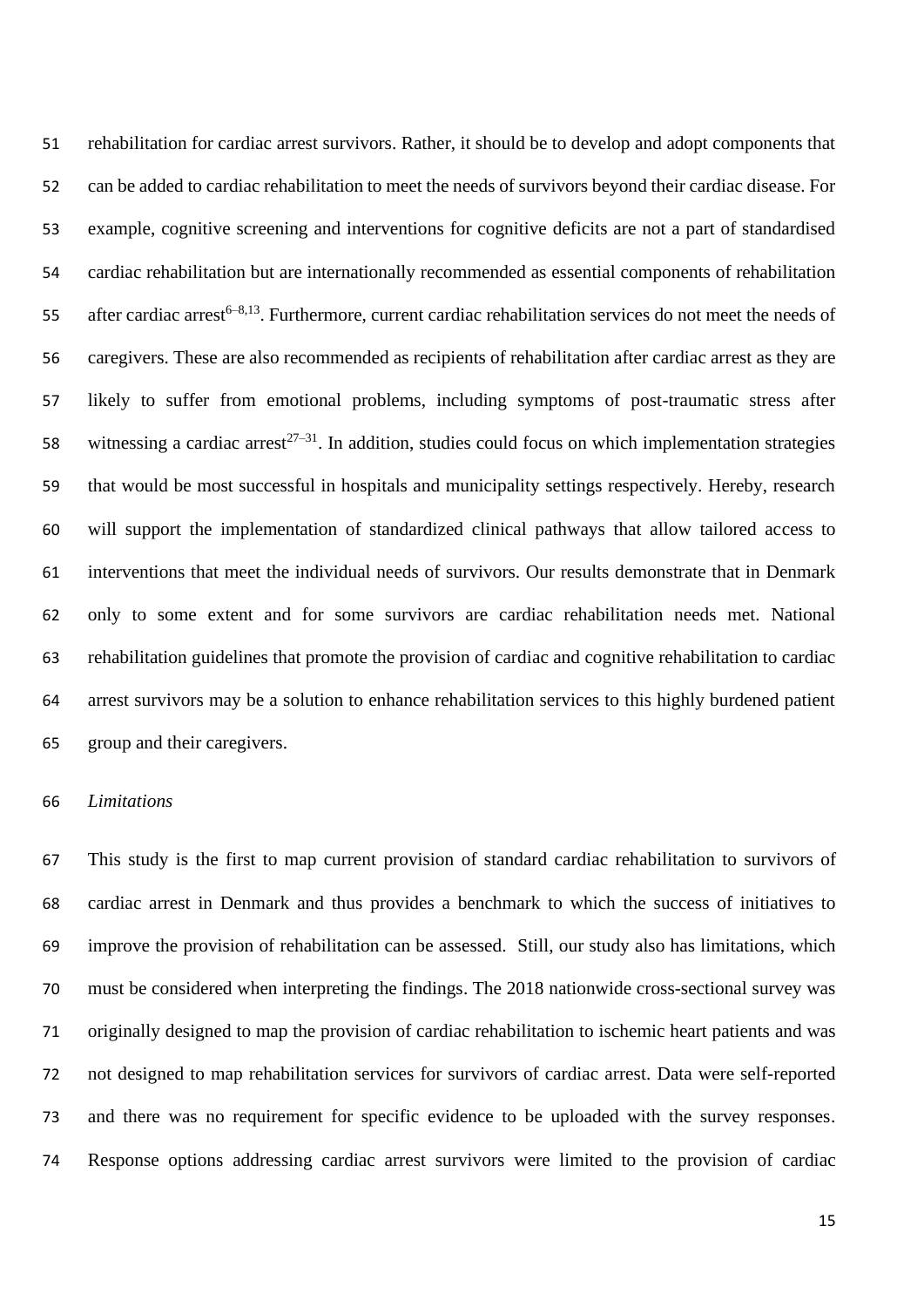rehabilitation core components without the possibility to add additional information or services (e.g. the provision of cognitive rehabilitation or rehabilitation to family). Although the response rate for questions related to cardiac arrest survivors was lower than that of the overall response rate (response 78 rate ranged from 64% to 94%), it was still above the 60% often regarded as acceptable<sup>32</sup>. Nonetheless, due to relative small population sizes (34 hospitals and 98 municipalities) the rate of missing responses likely reduce the strength in some of our analyses. Furthermore, the national survey was developed to quantify the provision of standard cardiac rehabilitation in an organizational context with the response categories "All" "Some" or "None" for each cardiac rehabilitation core component. Nevertheless, this induces uncertainty in quantifying the proportion of patients in each response category. We cannot tell if the response "none" reflects whether the service is not provided or that the service not is needed since patients are simply not referred.

 To ensure an overview of the local cardiac rehabilitation provision, responders were all in leading or coordinating roles. Previous research within the field of cardiac rehabilitation indicates that staff in 88 leading and coordinating roles may have differing perceptions of quality improvement issues . Hence, leaders and coordinators could have varying views, knowledge and/or interest in the same question, which may induce potential bias in our results. Another issue is social-desirability bias where responders base their answers on social expectations rather than current practice. If present in our study, this would have caused an overestimation of the current provision and hence, not affect our overall conclusion - only strengthen it. Still, data were self-reported factors of evidence of were uploaded in the survey.

 While this study may be useful to inform the implementation of rehabilitation to survivors of cardiac arrest in Denmark, it also highlights the general importance of studying the provision of rehabilitation services to this specific group of patients, and provides simple solution to do so. In addition, our study, creates national knowledge in the provision of rehabilitation services recommended to this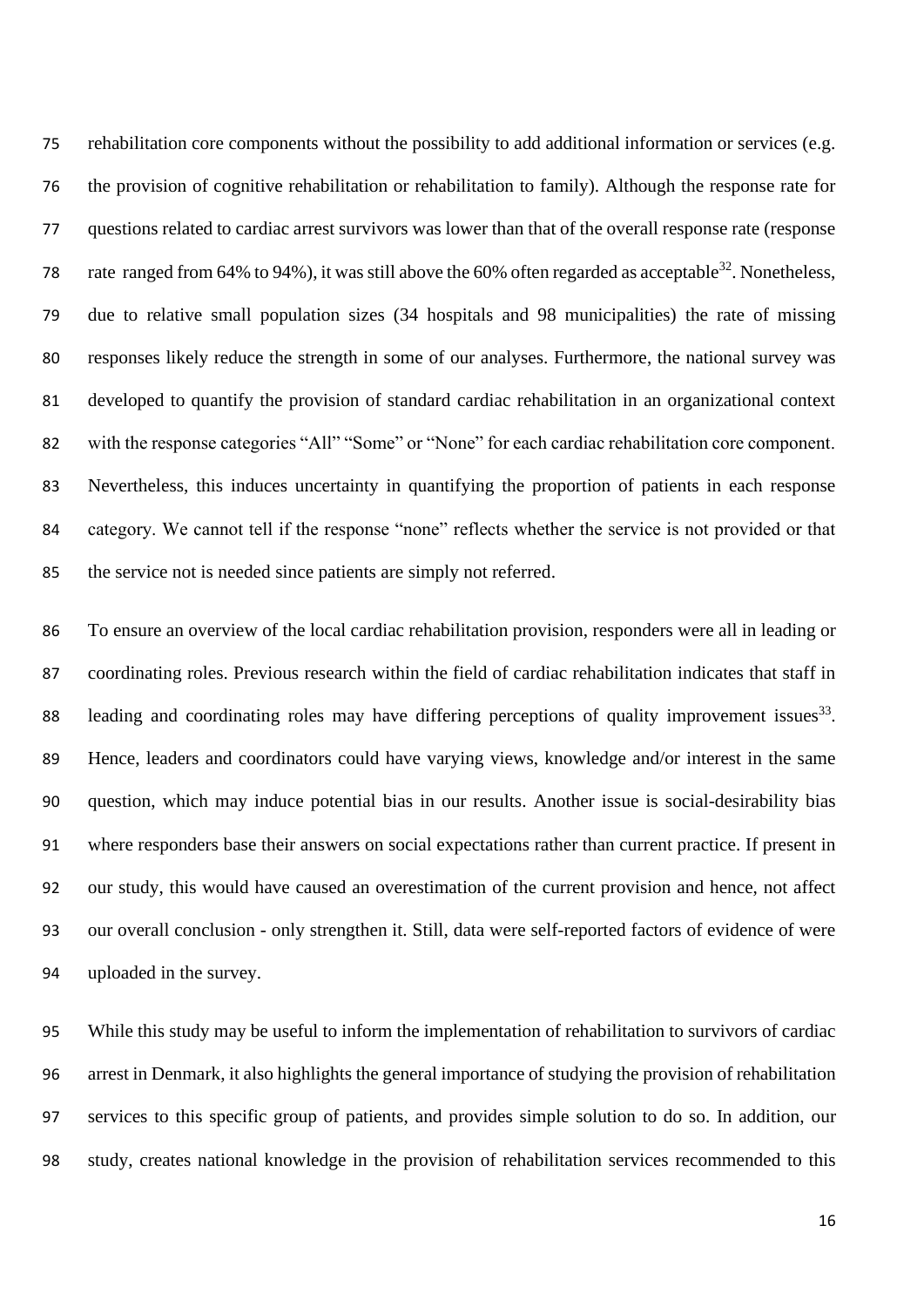99 group of patients<sup>6</sup>, which is important for visualizing the expansion and implementation of post-cardiac arrest care around the world.

 In conclusion, our study indicates that, positively, all hospitals and municipalities in Denmark offer some components of cardiac rehabilitation to all or some survivors of cardiac arrest. This is despite the lack of national guidelines in Denmark for rehabilitation after cardiac arrest. However, there it still room for improvement. Hospital based cardiac rehabilitation provision to survivors of cardiac arrest remains lower than to patients suffering from an AMI. In addition, municipality provision of psychosocial support was low for both cardiac arrest survivors and AMI patients. Further research should support the implementation of standardized clinical pathways and help inform the development of national guidelines to promote the provision of rehabilitation after a cardiac arrest.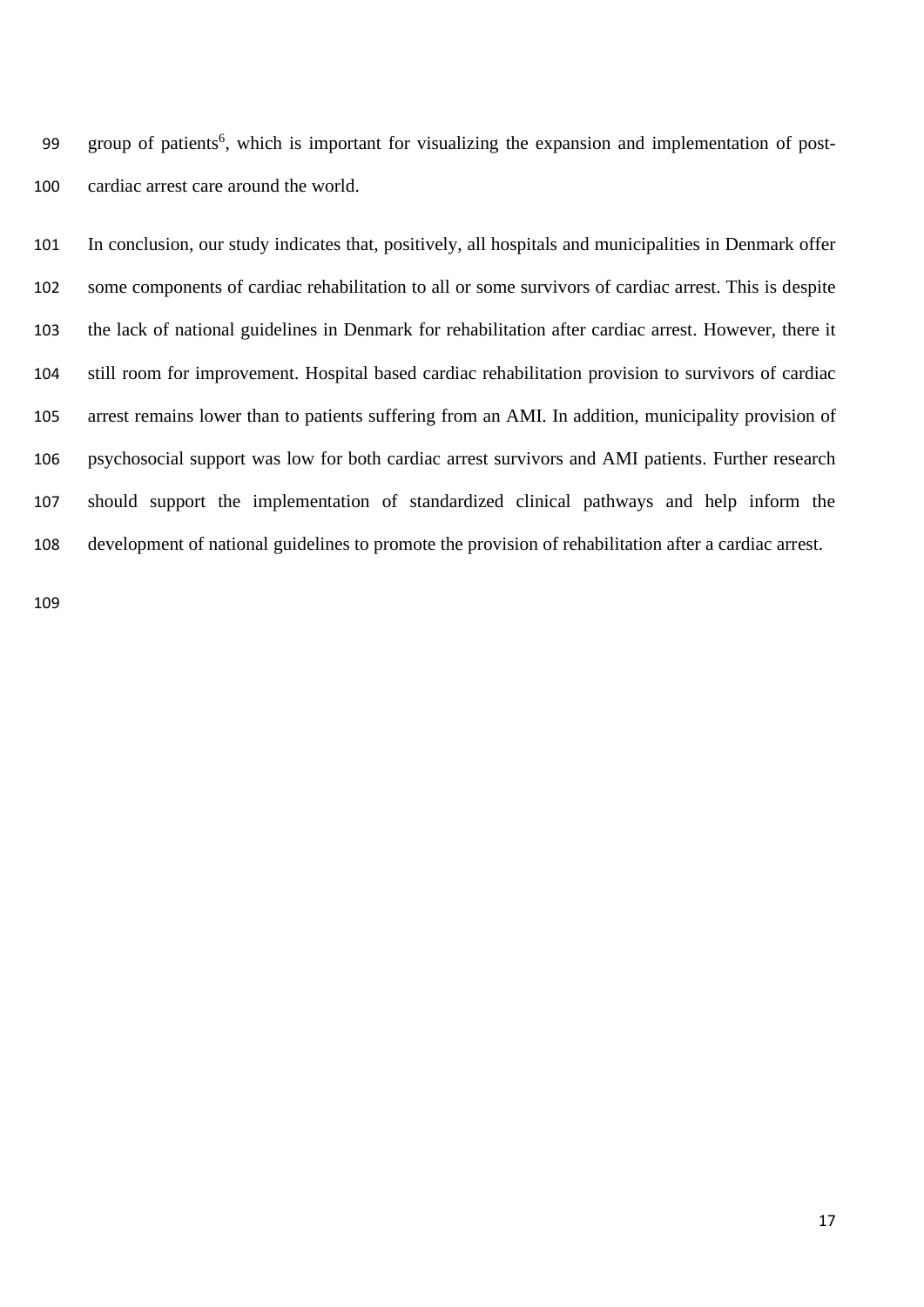## **Acknowledgements**

- We would like to acknowledge Tina Broby Mikkelsen, Sarah Egelund Frausing and Maiken Bay
- Ravn for help with administration and data management of the nationwide cross-sectional electronic
- survey. Also we would like to acknowledge the DHRD steering committee for granting us access to
- the data.

## **Funding**

- The authors received no financial support for the research, authorship, and/or publication of this
- article.
- **Declaration of Conflicting Interests**
- The Authors declare that there is no conflicts of interest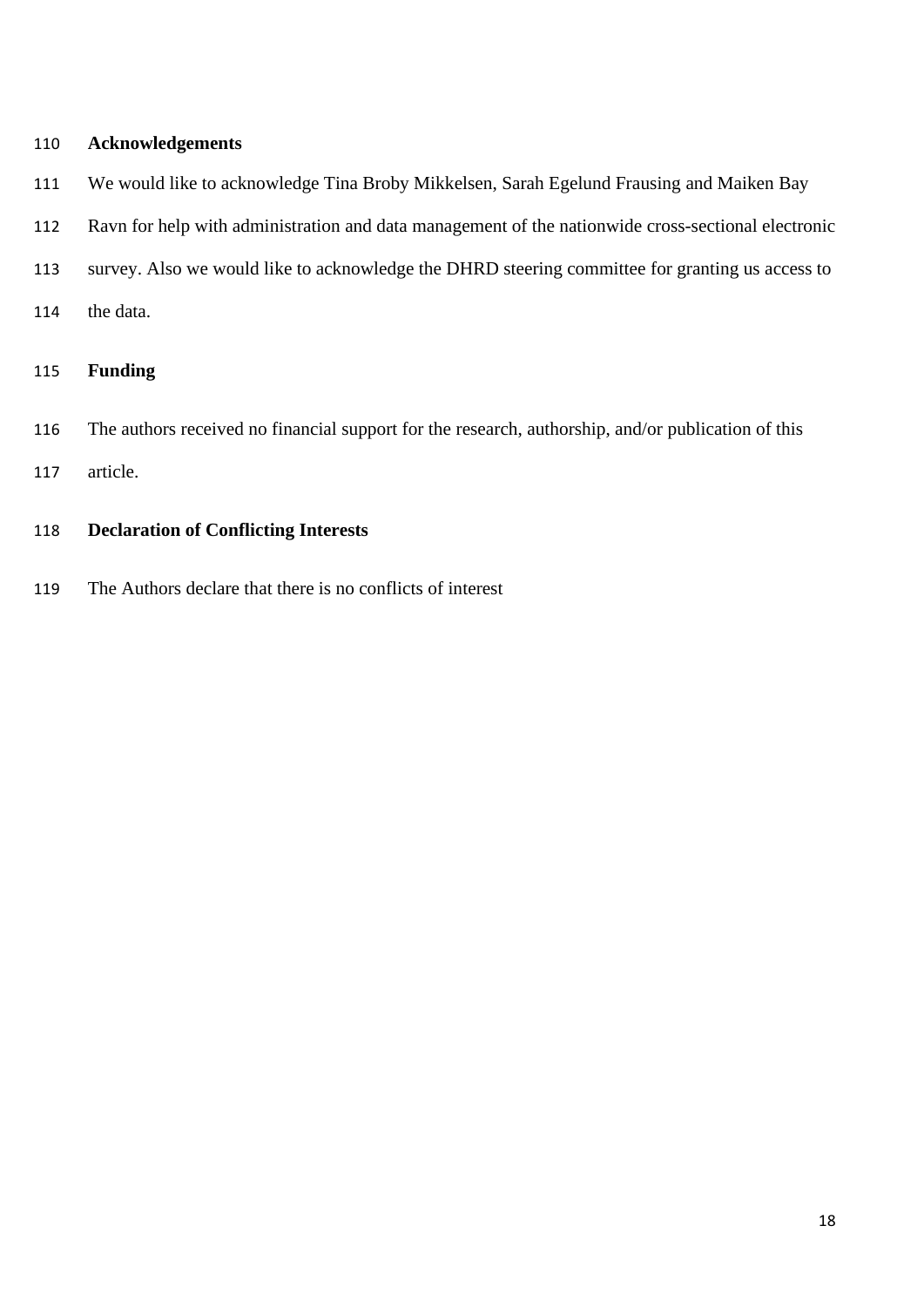## **Reference**

- 1. Wissenberg M, Lippert FK, Folke F, et al. Association of National Initiatives to Improve Cardiac Arrest Management With Rates of Bystander Intervention and Patient Survival After Out-of-Hospital Cardiac Arrest. *JAMA* 2013; 310: 1377.
- 2. Haydon G, van der Riet P, Maguire J. Survivors' quality of life after cardiopulmonary resuscitation: an integrative review of the literature. *Scand J Caring Sci* 2017; 31: 6–26.
- 3. Ringgren K, Christensen HC, Schønau L, et al. *The Danish Cardiac arrest registry 2018 [Dansk Hjertestopregister 2018]*. Dansk Hjertestopregister, http://hjertestopregister.dk/wp-content/uploads/2019/11/Dansk-Hjertestopregister-2018-2.pdf (2018).
- 4. Schaaf KPW, Artman LK, Peberdy MA, et al. Anxiety, depression, and PTSD following cardiac arrest: A systematic review of the literature. *Resuscitation* 2013; 84: 873–877.
- 5. Viktorisson A, Sunnerhagen KS, Pöder U, et al. Well-being among survivors of out-of- hospital cardiac arrest: a cross-sectional retrospective study in Sweden. *BMJ Open* 2018; 8: e021729-10.
- 6. Nolan JP, Soar J, Cariou A, et al. European Resuscitation Council and European Society of Intensive Care Medicine 2015 guidelines for post-resuscitation care. *Intensive Care Med* 2015; 41: 2039–2056.
- 7. Piepoli MF, Corrà U, Adamopoulos S, et al. Secondary prevention in the clinical management of patients with cardiovascular diseases. Core components, standards and outcome measures for referral and delivery A Policy Statement from the Cardiac Rehabilitation Section of the European Association for Cardiovascular Prevention & Rehabilitation. Endorsed by the Committee for Practice Guidelines of the European Society of Cardiology. *Eur J Prev Cardiol* 2014; 21: 664–681.
- 8. The Danish National Board of Health. *National clinical guidelines for cardiac rehabilitation [National klinisk retningslinje for hjerterehabilitering]*. Copenhagen: The Danish National Board of Health, 11 October 2013.
- 9. Lindström Egholm C, Rossau HK, Nilsen P, et al. Implementation of a politically initiated national clinical guideline for cardiac rehabilitation in hospitals and municipalities in Denmark. *Health Policy Amst Neth*. Epub ahead of print 30 July 2018. DOI: 10.1016/j.healthpol.2018.07.015.
- 10. Bjarnason-Wehrens B, McGee H, Zwisler A-D, et al. Cardiac rehabilitation in Europe: results from the European Cardiac Rehabilitation Inventory Survey. *Eur J Cardiovasc Prev Rehabil*  153 Off J Eur Soc Cardiol Work Groups Epidemiol Prev Card Rehabil Exerc Physiol 2010; 17: 410–418.
- 11. The British Heart, Foundation. *The National Audit of Cardiac Rehabilitation Quality and Outcomes Report 2019*. 2019.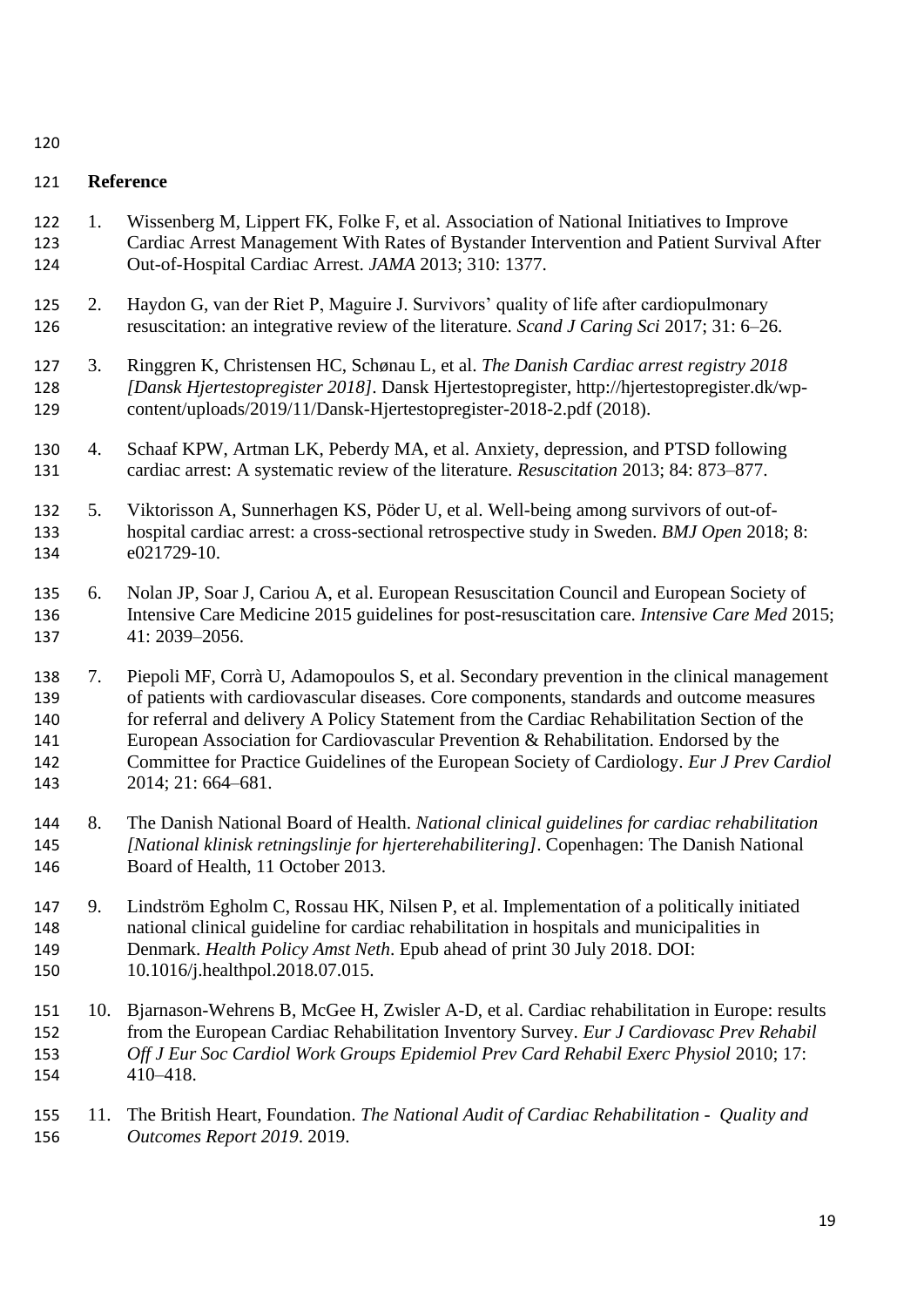12. Boyce LW, Goossens PH, Moulaert VR, et al. Out-of-hospital cardiac arrest survivors need both cardiological and neurological rehabilitation! *Curr Opin Crit Care* 2019; 25: 240–243. 13. Boyce LW, Goossens PH. Rehabilitation after Cardiac Arrest: Integration of Neurologic and Cardiac Rehabilitation. *Semin Neurol* 2017; 37: 94–102. 14. González-Salvado V, Barcala-Furelos R, Neiro-Rey C, et al. Cardiac rehabilitation: The missing link to close the chain of survival? *Resuscitation* 2017; 113: e7–e8. 15. Kim C, Jung H, Choi HE, et al. Cardiac rehabilitation after acute myocardial infarction resuscitated from cardiac arrest. *Ann Rehabil Med* 2014; 38: 799–804. 16. Baston R, Gonzalez-Gallarza D, Cordoba F, et al. Cardiac rehabilitation after sudden cardiac arrest in patients with left ventric, https://esc365.escardio.org/Congress/Heart-Failure-2017- 4th-World-Congress-on-Acute-Heart-Failure/Poster-Session-1-Exercice-testing-and- training/153058-cardiac-rehabilitation-after-sudden-cardiac-arrest-in-patients-with-left- ventricular-systolic-dysfunction (2017, accessed 2 December 2019). 17. Israelsson J, Lilja G, Bremer A, et al. Post cardiac arrest care and follow-up in Sweden - a national web-survey. *BMC Nurs* 2016; 15: 1. 18. Boyce LW, Goossens PH, Volker G, et al. Attention needed for cognitive problems in patients after out-of-hospital cardiac arrest: an inventory about daily rehabilitation care. *Neth Heart J Mon J Neth Soc Cardiol Neth Heart Found* 2018; 26: 493–499. 19. Zwisler AD, Rossau HK, Nakano A, et al. The Danish Cardiac Rehabilitation Database. *Clin Epidemiol* 2016; 8: 451–456. 20. Hansen TB, Berg SK, Sibilitz KL, et al. Availability of, referral to and participation in exercise-based cardiac rehabilitation after heart valve surgery: Results from the national CopenHeart survey. *Eur J Prev Cardiol* 2015; 22: 710–718. 21. Al-Sharifi F, Winther Frederiksen H, Knold Rossau H, et al. Access to cardiac rehabilitation and the role of language barriers in the provision of cardiac rehabilitation to migrants. *BMC Health Serv Res* 2019; 19: 223. 22. Ministry of the Interior and Health. *Vejledning om kommunal rehabilitering [Guide to rehabiliation in municipalities]*. Copenhagen, 2011. 23. Zwisler A-DO, Traeden UI, Videbaek J, et al. Cardiac rehabilitation services in Denmark: still room for expansion. *Scand J Public Health* 2005; 33: 376–383. 24. *Anbefalinger for tværsektorielle forløb for mennesker med hjertesygdom [Recommendations for cross-sectoral rehabilitation for people with heart disease]*. Danish Health Authority, 2018. 25. Grol R, Wensing M, Eccles M, et al. *Improving Patient Care: The Implementation of Change in Health Care*. John Wiley & Sons, 2013. 26. Anderson L, Thompson DR, Oldridge N, et al. Exercise-based cardiac rehabilitation for coronary heart disease. *Cochrane Database Syst Rev* 2016; 1: CD001800.